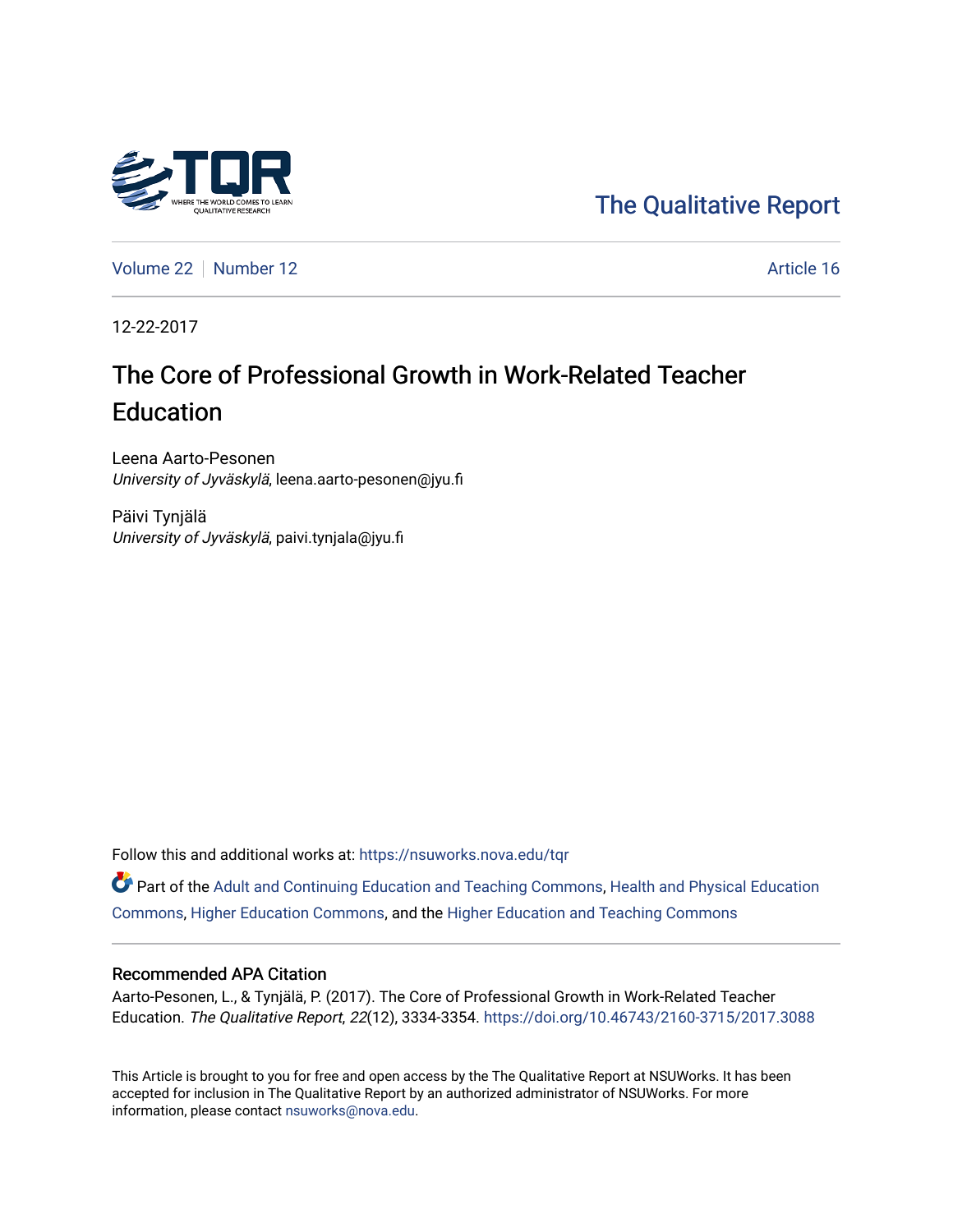

# The Core of Professional Growth in Work-Related Teacher Education

# **Abstract**

This paper presents a Glaserian grounded theory study of adult students' holistic professional growth in a two-year tailored, work-related, teacher qualification program in physical education. The data consisted of reflective learning diaries, interviews and the written texts of 20 adult students. The data analysis followed the stages of Glaserian grounded theory analysis with substantive and theoretical coding processes carried out using the constant comparative method. The article presents the emotional core and its properties (criticality, ethicality and empowerment) of physical education teacher students' professional growth. In addition, the article introduces a substantive theory of a process of adult students' multifaceted professional growth during a work-related physical education teacher-qualification program and discusses the pedagogical implications in relation to developing teacher education in general and the education of physical education teachers in particular.

# Keywords

Professional Growth, Teacher Students, Physical Education Teacher Education, Adult Education, Grounded Theory

# Creative Commons License



This work is licensed under a [Creative Commons Attribution-Noncommercial-Share Alike 4.0 License](https://creativecommons.org/licenses/by-nc-sa/4.0/).

# Acknowledgements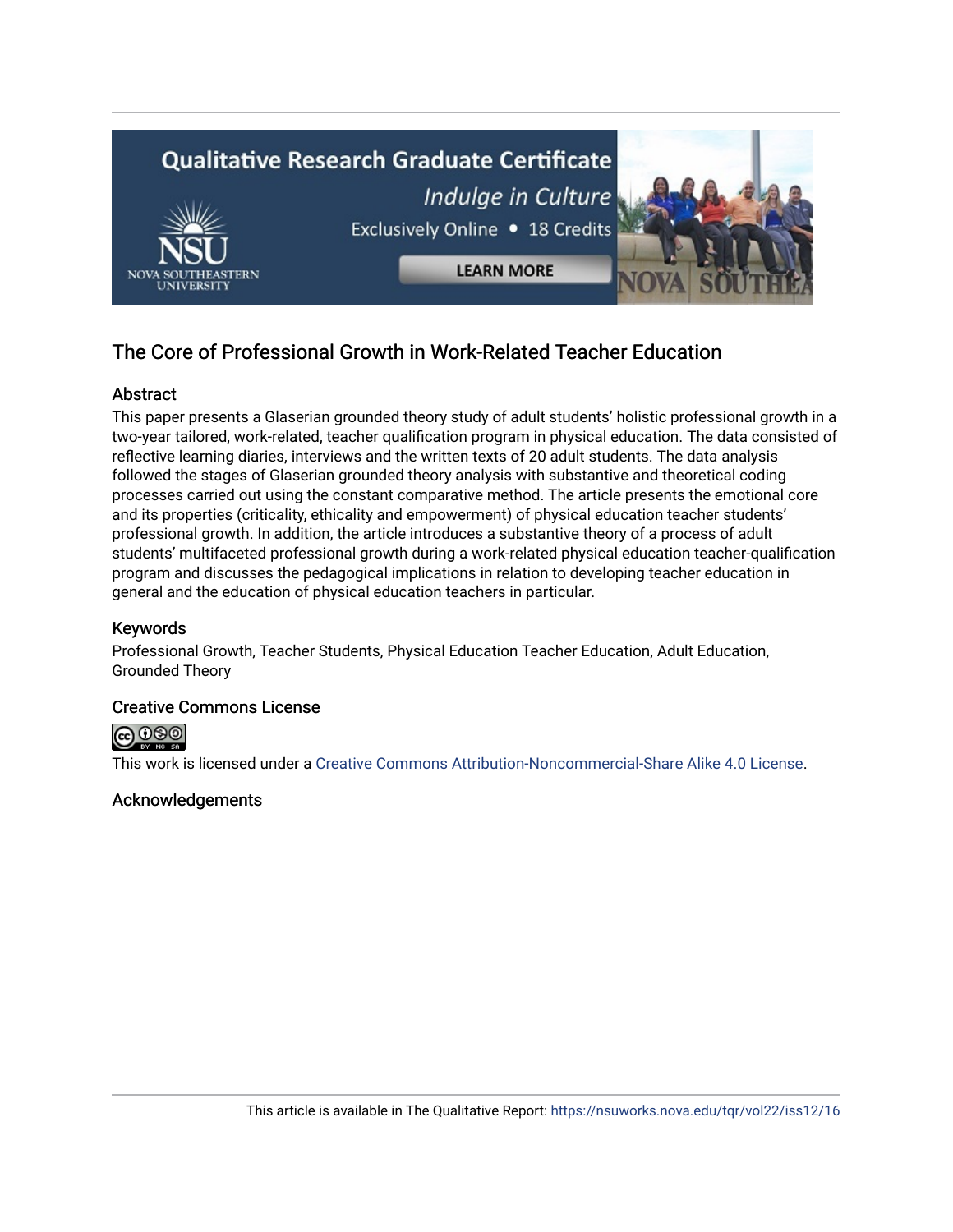

# **The Core of Professional Growth in Work-Related Teacher Education**

Leena Aarto-Pesonen and Päivi Tynjälä University of Jyväskylä, Jyväskylä, Finland

*This paper presents a Glaserian grounded theory study of adult students' holistic professional growth in a two-year tailored, work-related, teacher qualification program in physical education. The data consisted of reflective learning diaries, interviews and the written texts of 20 adult students. The data analysis followed the stages of Glaserian grounded theory analysis with substantive and theoretical coding processes carried out using the constant comparative method. The article presents the emotional core and its properties (criticality, ethicality and empowerment) of physical education teacher students' professional growth. In addition, the article introduces a substantive theory of a process of adult students' multifaceted professional growth during a work-related physical education teacher-qualification program and discusses the pedagogical implications in relation to developing teacher education in general and the education of physical education teachers in particular. Keywords: Professional Growth, Teacher Students, Physical Education Teacher Education, Adult Education, Grounded Theory*

### **Introduction**

Recent research on workplace learning has indicated that work can serve as a significant source of and context for learning (e.g., Billett & Pavlova, 2005; Malloch, Cairns, Evans, & O'Connor, 2011; Tynjälä, 2008, 2013). In the field of teacher education, work-related or workbased learning in the form of a practicum or in-service teaching has been an integral part of prospective teachers' preparation (Vick, 2006). Studies on teacher education have shown that pre-service teachers consider the practicum to be one of the most important elements of their studies, yet at the same time find it difficult to make connections between theory and practice (e.g., Førland Standal, Mordal Moen, & Fusche Moe, 2014; Mordal Moen, 2011; Mordal Moen & Green, 2012;).

The importance of integrating theory and practice has been highlighted in many recent studies on teaching practicum. In Finland, Heikkinen, Tynjälä, and Kiviniemi (2011) applied a model of Integrative Pedagogy (e.g., Tynjälä, 2008; Tynjälä, Virtanen, Klemola, Kostiainen, & Rasku-Puttonen, 2016) in a study on teaching practicum. The main idea of the model is to integrate the basic elements of expertise – theoretical, practical, self-regulative and sociocultural knowledge – into learning environments and learning situations. The model has proven promising in both pre-service and in-service teacher education (Heikkinen, Jokinen, & Tynjälä, 2012; Tynjälä et al., 2016). However, several studies have shown that student teachers' opportunities to integrate theory and practice are fragmented and that they are seldom supported in this process (e.g., Allen & Wright, 2014; Førland Standal et al., 2014).

In addition to the importance of the theory-practice connection, the role of reflection in learning during practicum has been emphasized (e.g., Mordal Moen & Green, 2012). Cohen, Hoz, and Kaplan (2013) categorized the activities of preservice teachers during practicum and identified reflection as a main category of activity. This category included five different forms of reflection, from reflection on the preservice teachers' own classes to reflection on professional self-development and team reflection. Typically, the identified forms of reflection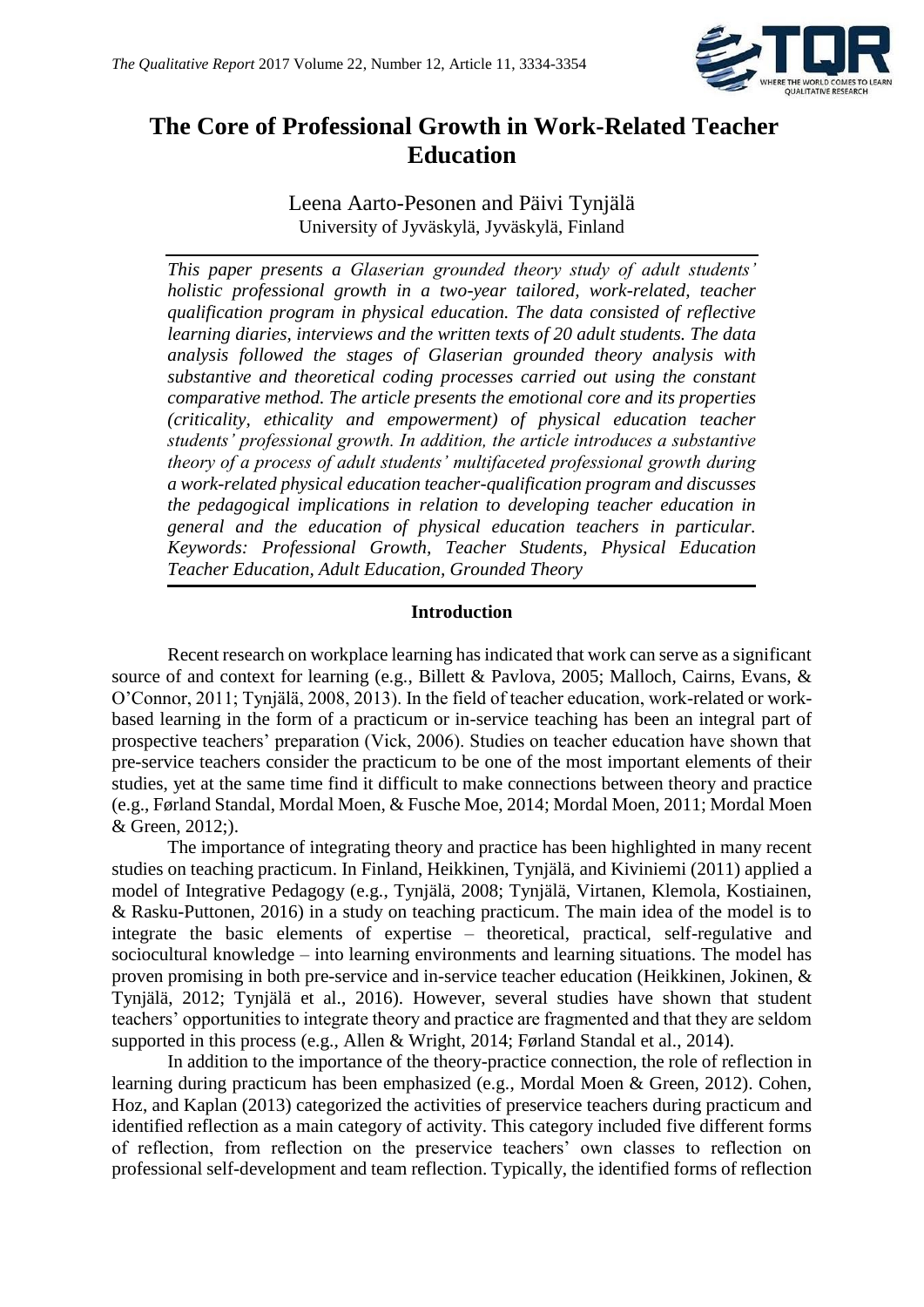focused on practical knowledge, whereas reflection that would integrate theoretical and practical knowledge was not reported.

While most teacher training takes place in universities with practicum periods in schools, there are also teacher education programs which take place in-service, that is, with teacher students in paid employment as educators. Orr and Simmons (2011) have examined this type of work-based learning in two English continuing education colleges where 90% of teaching staff are trained in-service. The study found that the in-service trainee teachers had a heavy workload and few opportunities to develop. On the basis of these findings, the researchers suggested that the institutes should allow trainee teachers time for observation of colleagues and reflection.

As far as we know, the above-mentioned research by Orr and Simons (2011) is the only study focusing on work-based teacher education. Thus, there is a lack of understanding of the learning and professional development processes of in-service teacher students participating in teacher education programs. To address this gap in the research, the present study focuses on teacher students' professional growth in the context of a work-related teacher qualification program. The program in question was tailored for employed, second-career physical education (PE) teachers without formal teaching qualifications. It was organized as a blended course design combining face-to-face instruction (three days per month) with distance learning, elearning and workplace learning.

Theoretically, the course design is based on andragogy (Knowles, 1980; Savicevic, 2008) and integrative pedagogy (Tynjälä et al., 2016). Thus, the learning processes are supported by reflective practice in which theoretical knowledge is integrated with practical experiences through critical reflection. In our previous study (Aarto-Pesonen & Tynjälä, 2017) we used data-driven open coding analysis with the constant comparative method of the Grounded Theory (GT; Boeije, 2002; Glaser, 1978; Glaser & Strauss, 1974) approach to conceptualize basic elements of participants' professional development. These basic elements were described as three horizontal dimensions (egocentric learner, researching professional, and expert within society) and three vertical dimensions (transforming self-image, expanding professional self-expression and widening agency) of the learners' professional growth process. In the present study we elaborate on these findings by conducting the selective coding process of the Glaserian GT analysis with the dual aim of identifying the core category of professional growth and forming a substantive theory of professional growth in work-related teacher education.

#### **Aim of the Study**

The research presented here follows our earlier grounded theory study (Aarto-Pesonen & Tynjälä, 2017), which conceptualized dimensions of physical education (PE) teacher students' professional growth in the context of work-related and university-based teacher education in Finland. The present research aimed to provide a deeper understanding of teacher students' perceptions and experiences of their meaningful learning in higher education. We aimed to ascertain the essence of the professional growth process by conceptualizing the core of the process by listening to the teacher students' own voice during a two-year work-related teacher education program. Furthermore, we aimed to sum up the dimensions and the core of adult students' professional growth through the development of a substantive theory as a key feature of the research process. This research also opened connections between adult students' professional growth and educational solutions.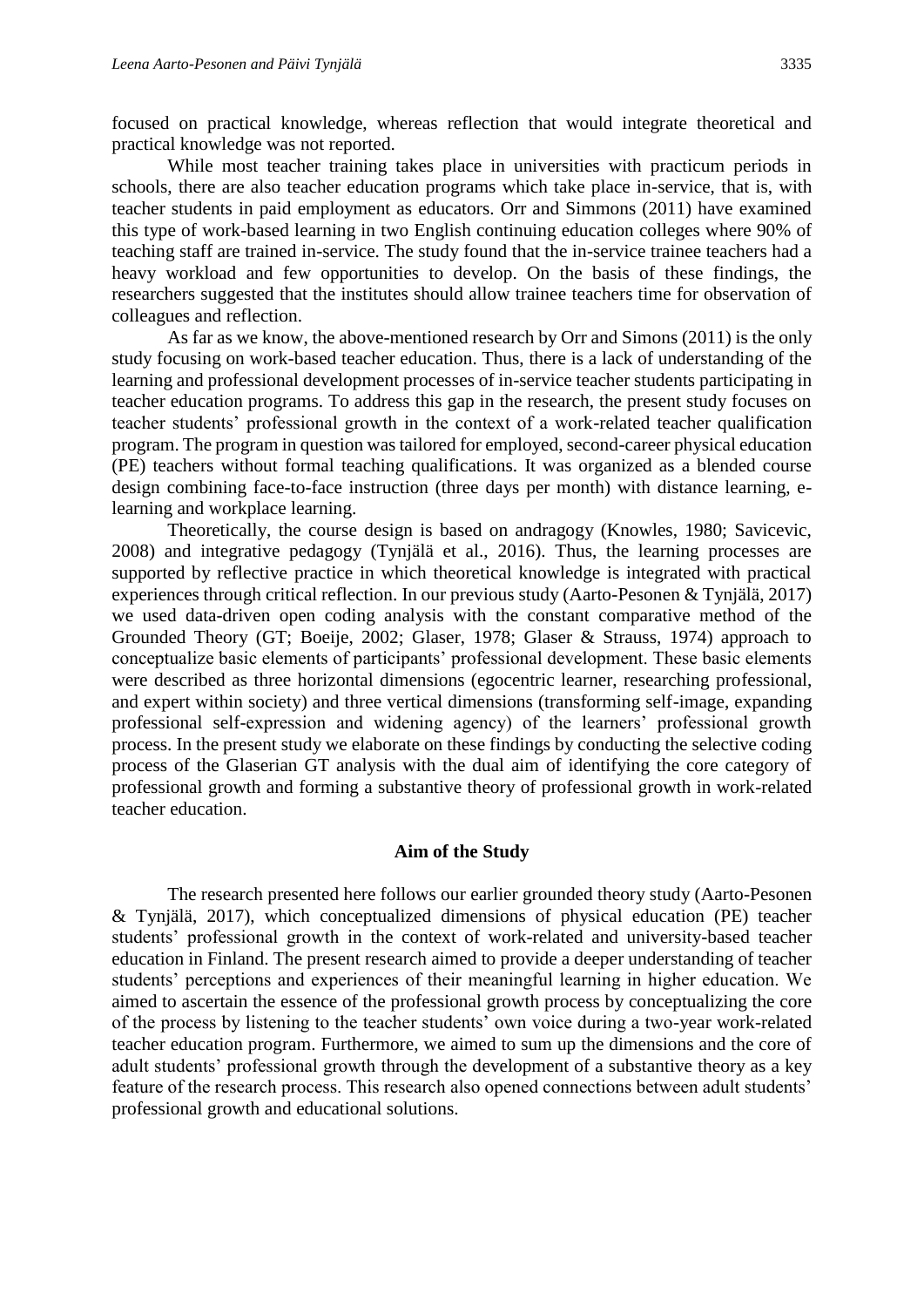#### **Methodology**

We conducted the present study using Glaserian grounded theory (GT) methodology (Glaser, 1978, 1992; Glaser & Strauss, 1974). GT research aims to understand what is going on in a given instance when the focus is on developmental processes and conceptualizing a phenomenon that is not well understood and has not been exhaustively researched (Giske & Artinian, 2007; Hunter, Murphy, Grealish, Casey, & Keady, 2011). We chose Glaserian GT because it enables the students' individual voices to be heard by employing a data-driven research approach, meaning that the first author first collected the data and analyzed it until the categories were saturated and grounded. Only then did she review the literature and theories in the field and relate them to the findings of the data-driven analysis (Glaser, 1978).

#### **Roles of the Researchers**

We agree with Austin and Sutton (2014) that articulation of the researcher's position and assumptions is necessary in qualitative studies as the researcher's own subjectivity always influences the research process and output. Readers may draw their own conclusions about the interpretations presented in the research results presented here, but we hope that by explaining the background and roles of the researchers in this study it will help to explain the impact of the researchers on its realization.

With respect to our positionality as researchers, we hold positions in relation to education in research university settings. As researchers, we have had different roles in this grounded theory study. The first author holds master's and doctoral degrees in sport pedagogy. She is also qualified and certified as a principal and as a class teacher for  $7-12$ -year-olds in blended learning programs targeted at adult students in higher education. Her publications focus on physical education teacher education (PETE) and professional development. She is a former PE teacher with 12 years of experience and has worked the last 11 years as a teacher educator mostly for mature students at a Finnish university.

In this study, the first author acted both as a member of the teacher qualification program's educator team and as a researcher. As a teacher educator, she emphasized the importance of personal experiences in constructing and rebuilding teacher identity. Her professional expertise, personal experience and in-depth knowledge of the data in the area under study provided the substantive sensitivity necessary during the analysis to first generate the in vivo categories and properties (Glaser, 1978, p. 28). During the second stage of analysis, the first author's analytic and theoretical training supported the formation of the theoretical codes. When the theory appeared to be sufficiently grounded to form a core category and to suggest an emerging integration of categories and properties, the literature in the substantive area was read and reviewed by the first author with the significant help of the second author's theoretical expertise. The second author holds master's and doctoral degrees in education. She has worked for the last 16 years as a professor in research on teaching and learning in higher education at a Finnish university. At the time the data were collected and analyzed, the first author was a doctoral candidate and the second author was her supervisor. The second author acted as an outsider researcher with no commitments to the participants or teacher education program at issue, but who was a highly experienced researcher and expert in the area under investigation. We are both motivated to develop higher education pedagogy and work-related teacher education programs in higher education. We believe that our different stances as inside and outside researchers considerably strengthened our study. This article is based on the first author's monograph dissertation. It is the second of several publications derived from her dissertation.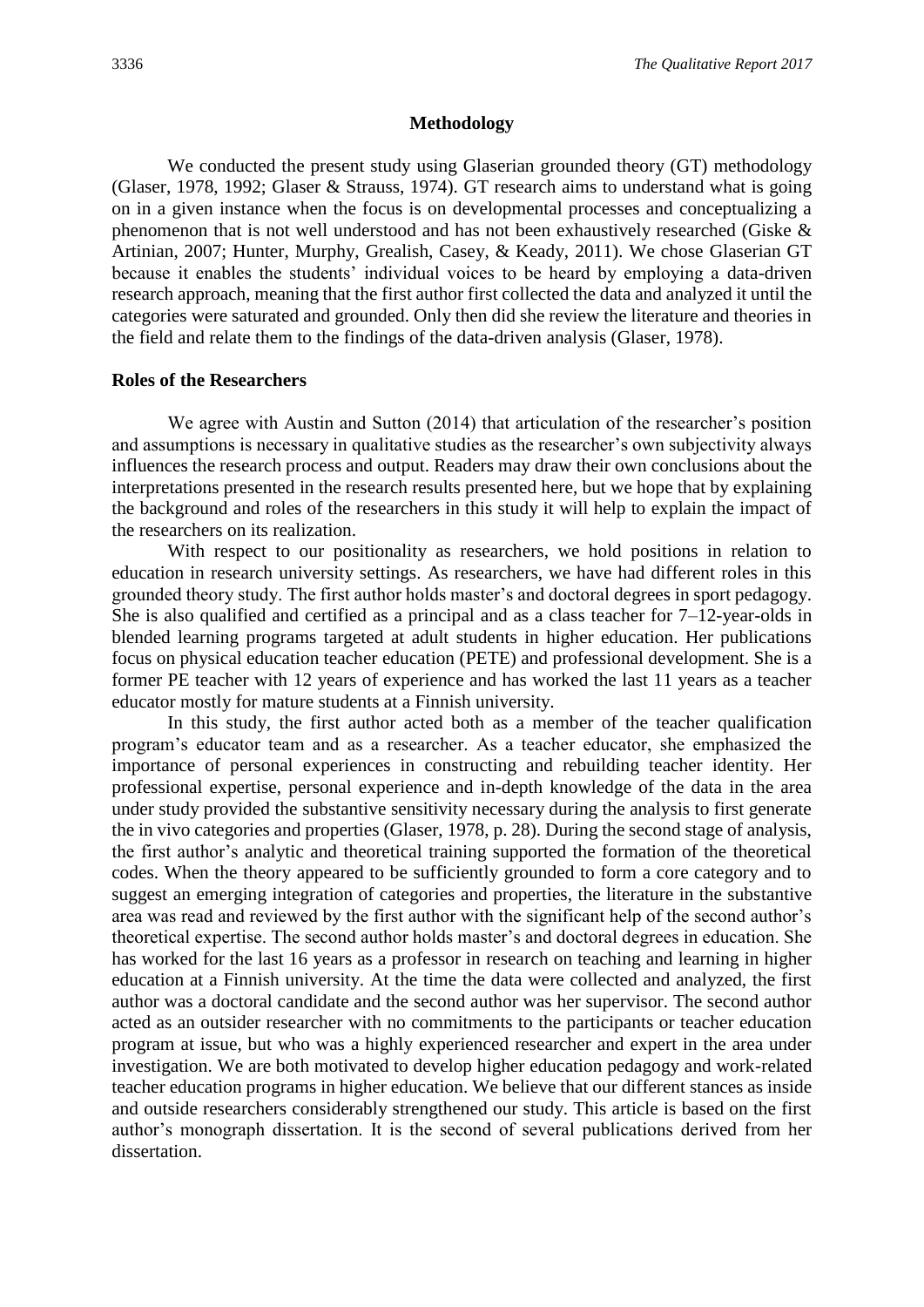#### **Context**

This research was carried out in a two-year work-related, PE teacher qualification program at a Finnish university. The qualification program was specifically tailored by an educator team for adult second-career students working as PE teachers without formal PE teaching qualifications. The program also catered to the specific learning needs of adult students (Knowles, 1980; Merriam, Caffarella, & Baumgartner, 2007; Rogers, 1992), and was organized on the basis of a blended course design combining face-to-face instruction (three days per month) with workplace learning, distance learning and e-learning.

Learning processes were supported by educational solutions in which students were required to be reflective about what and how they were learning, were actively engaged in learning processes, and were encouraged to supportively challenge and contribute to each other's development. The theoretical background of the PE teacher education program rests on andragogy (Knowles, 1980; Savicevic, 2008) and integrative pedagogy (Tynjälä et al., 2016). The program conceptualized learning as a comprehensive process in which theory and practice were inseparable and self-regulation and critical reflection essential. In this program, learners' current work as teachers in schools created constant opportunities to connect theoretical knowledge, shared expertise and new teaching skills and practices using both individual and collective reflection (Tynjälä et al., 2016; Van Driel & Berry, 2012). Desired learning processes and professional growth were emphasized by the educator team through experiential and communicative learning (Mezirow, 1991), collaborative work in peer groups and through networking, reciprocal peer coaching, critical reflection and exercising interaction skills. The educator team of the PETE program unanimously shared a common view of the mission and aims of the teacher education program and the main principals of the education solutions.

We followed the guidelines of the Finnish Advisory Board on Research Integrity (2012) for the responsible conduct of research in this study with respect to integrity, meticulousness and accuracy in conducting research and in recording, presenting and evaluating the research results. The effectiveness of these guidelines is based on a voluntary commitment by the research community to adhere to them, and to increase awareness of the principles of research integrity. The guidelines apply to all academic disciplines in Finland. The faculty in question obtained Institutional Review Board (IRB) approval for the study before proceeding with data collection.

#### **Participants**

The program was created by the educator team for unqualified PE teachers who had already earned a master's degree in another field. This ensured that the student group was relatively homogenous, and the participants already had the basic academic skills for reflective writing. The adult students were selected for the qualification program on the basis of an entrance examination. Depending on their prior educational background and their respective study plans, the students were required to complete between 35 and 110 units of credit (European Credit Transfer and Accumulation System, ECTS).

The present study included all students who had passed the program's entrance exam in the year that the study began. As part of ensuring research ethics, the study obtained informed consent from each participant. In addition, all participants were informed by the first author of all aspects of the study, including the reason and purpose behind it, its voluntary and confidential nature and the methods to be used. The first author also informed the participants that the data they produced and marked "private" will be deleted by the researchers before the analysis. The students were also assured complete confidentiality by using codes and pseudonyms prior to the interviews and texts. The sample consisted of 20 participants, nine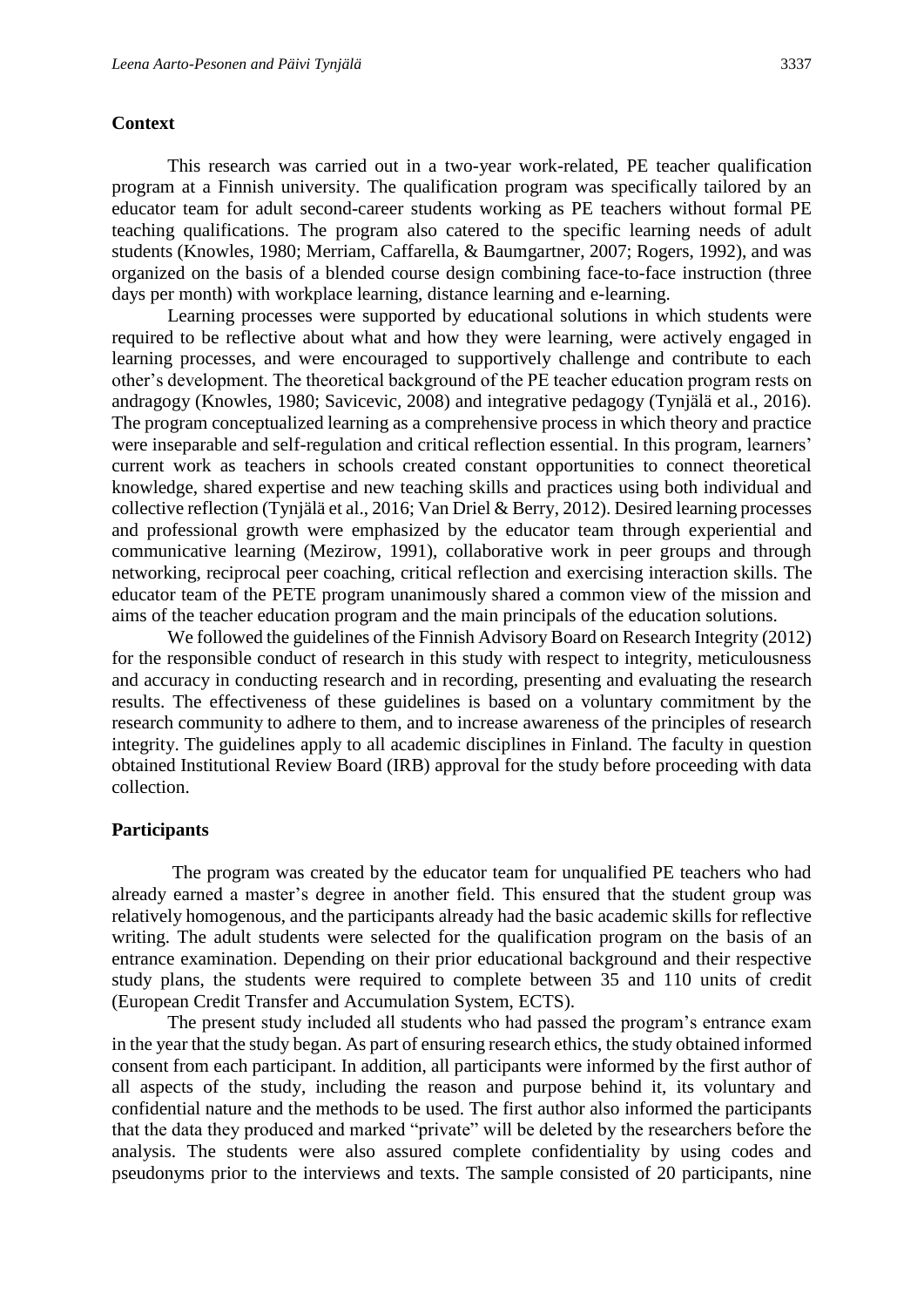women and 11 men aged 27–48. Fourteen participants had earned a master's degree in education without a PE teacher qualification. Other background degrees included two in the science of sports coaching and fitness testing, one in history, one in biological sciences, one in dance and one in engineering. Participants had worked as unqualified PE teachers in schools for an average of seven years, and they continued this work while studying in the blended learning program. The participants graduated as fully certified and qualified PE teachers for primary (grades 1‒6) and secondary (grades 7‒9) schools after completing the program.

#### **Data**

The qualitative data were collected by the first author using theoretical sampling (Glaser, 1978, 1992; Glaser & Strauss, 1974), which is "the process of data collection for generating theory whereby the analyst collects, codes, and analyses his data and decides what data to collect next, in order to develop his theory as it emerges" (Glaser, 1978, p. 36). In the present study the data included learning diaries and summative interviews and written texts, as described below in more detail.

Learning diaries. The first part of the research data consisted of the informants' reflective learning diaries. Each participant maintained a private learning diary throughout the two-year program. They wrote in their diaries after each of the 14, face-to-face, 3-day instructional sessions, and were instructed to write about their significant learning experiences and interpretations, emerging ideas, views and questions. The length of the learning diaries varied from 13–40 pages and amounted to approximately 400 pages in all. The first author followed the participants' diary writing, read the diaries and tentatively coded them while respecting confidentiality and privacy. The unstructured, reflective learning diaries were neither graded nor commented on by the program educators as they served as reflective tools to help the participants analyze their own thinking and learning (Prinsloo, Slade, & Galpin, 2011). Furthermore, the students regularly contemplated on their writing and the depth of their reflections through self-assessments.

**Summative interviews and written texts.** The second part of the dataset comprised summative interviews and written texts. At the end of the teacher qualification program, the first author asked the participants to choose whether they would like to retrospectively summarize their personal thoughts and experiences about their professional growth process in the program either by being interviewed at the university or by formulating a summative text at home. The background thinking to this task was that by producing a life narrative, individuals can clarify for themselves what has happened and the significance of these events. When creating a narrative, individuals organize and concretize their life, at the same time forming a coherent sense of self through the experience (Atkinson, 2002, p. 128). In the open interview and summative writing, the first author asked the teacher students to depict their learning experience during the course: "In your own words, describe your qualification journey during the PE teacher qualification program." This open invitation was intended to encourage the sharing of more significant experiences rather than merely answering prescribed questions. This also enabled the researcher to avoid the use of an interrogative clause that might have shackled the participants' thoughts or suggested a certain "correct" response.

Seven students chose to be interviewed. Schütze's (1992a, 1992b) ideas of biographical storytelling with only one question were applied to the interviews. In this instance, the question was the same as for the written task and the interviewees were asked by the first author to share their experience in their own words without interruption. Only after the interviewees had finished sharing their experiences did the researcher present a few clarifying questions (Rosenthal, 2003, p. 915, p. 917; Schütze, 1992a, 1992b). This fits well with the ideals of the GT approach, with broad thinking around a theme as well as minimal questioning (Corbin  $\&$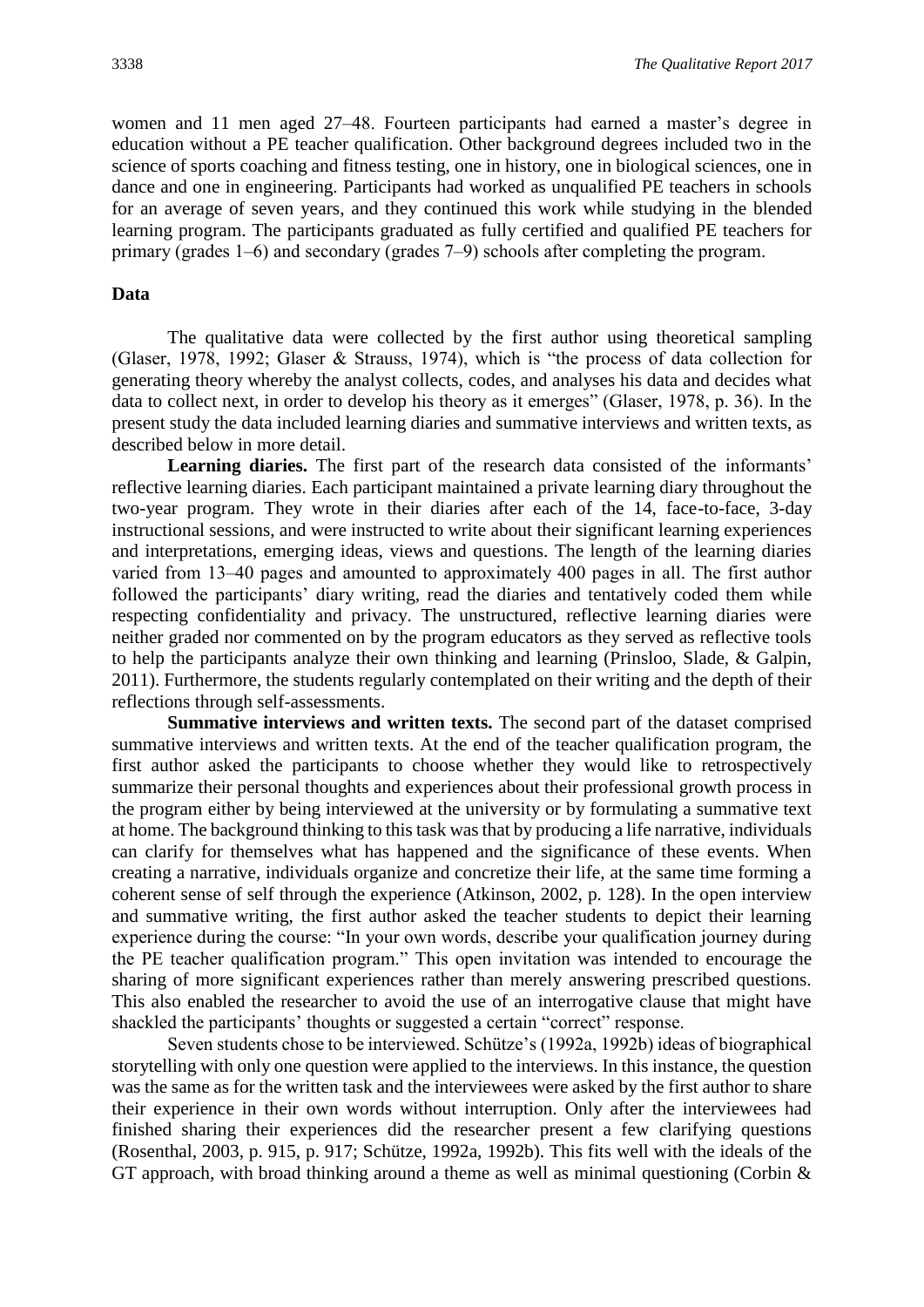Strauss, 2008; Glaser, 1992, p. 258). By conducting the interviews in this way, the interviewer was able to remain as neutral as possible (cf. Freire, 1998) and ensure that the recounts were as genuine as possible. The interviews lasted 40–60 minutes and were audio recorded and transcribed verbatim by the first author. The transcribed interviews consisted of 64 pages in total. The unstructured summative texts (54 pages) were formulated by 13 adult students. The interviews and written texts were highly personal in nature, and hence all identification details in the data were removed or changed by the first author before the analysis started in accordance with ethical research principles. Additionally, the audio recordings were kept in a secure place until the first author used them to transcribe, compile and analyze the data. Upon completion of the final report, the researcher deleted the audio recordings and other field documents.

#### **Data Analysis**

The data analysis followed the stages of Glaserian GT analysis with substantive and theoretical coding processes carried out using the constant comparative method (Boeije, 2002; Glaser, 1978; Glaser & Strauss, 1974). In Glaserian GT analysis, the researcher strongly emphasizes listening to the voice of the participants via data, doing data-driven coding, and avoiding the generation of concepts from the data based on preconceived theoretical aspects and concepts (Licqurish & Seibold, 2011). The analyses aimed to identify a core category of professional growth that would fit, work and be relevant for subsequent integration into a wider theory.

The substantive coding consisted of two processes, open coding and selective coding, which produced substantive codes conceptualizing the empirical substance of the teacher students' professional growth process. In the open coding analysis, the first author analyzed the adult students' learning diaries line by line using NVivo8 analysis software enabling the addition of detailed memos or codes to the documents, search text, and codes to organize the data. She coded the 2,893 analytic components or "incidents" of data into as many categories as possible using the constant comparative approach, which proceeds with continuous comparison of code meanings. She grouped similar codes into concepts, which she then grouped into properties of subcategories, main categories, and, finally, the core category. First, the first author gave these codes, concepts and categories working labels, so-called "in-vivo codes" with which she conceptualized the empirical substance of the area of study. Later, she developed these labels at a more conceptual level (theoretical codes). While coding, the analyst wrote memos, which constituted the theorizing write-up of ideas about the codes and their relationships (Glaser, 1978). Memos linked to other memos were always grounded in the data, and they enriched the conceptual schemes of the analysis. The open coding ended when the analyst found the core category. The core category related meaningfully and easily with the three main categories (see Aarto-Pesonen & Tynjälä, 2017), was central and reoccurred frequently in the data.

The purpose of the next phase of substantive analysis, selective coding, was to enrich the developing theory, that is, it expanded the theoretical codes as properties of the identified core category. The core category guided the further data collection, and the selective coding of the summative interviews and writings was delimited by the first author to only those concepts and properties that related to the core category (Glaser, 1978, p. 61; Glaser, 1992, p. 75.) She looked for different consequences, meanings and contents related to the core category. The selective codes were saturated when no new codes or their properties emerged. An example of the selective coding is provided in Table 1.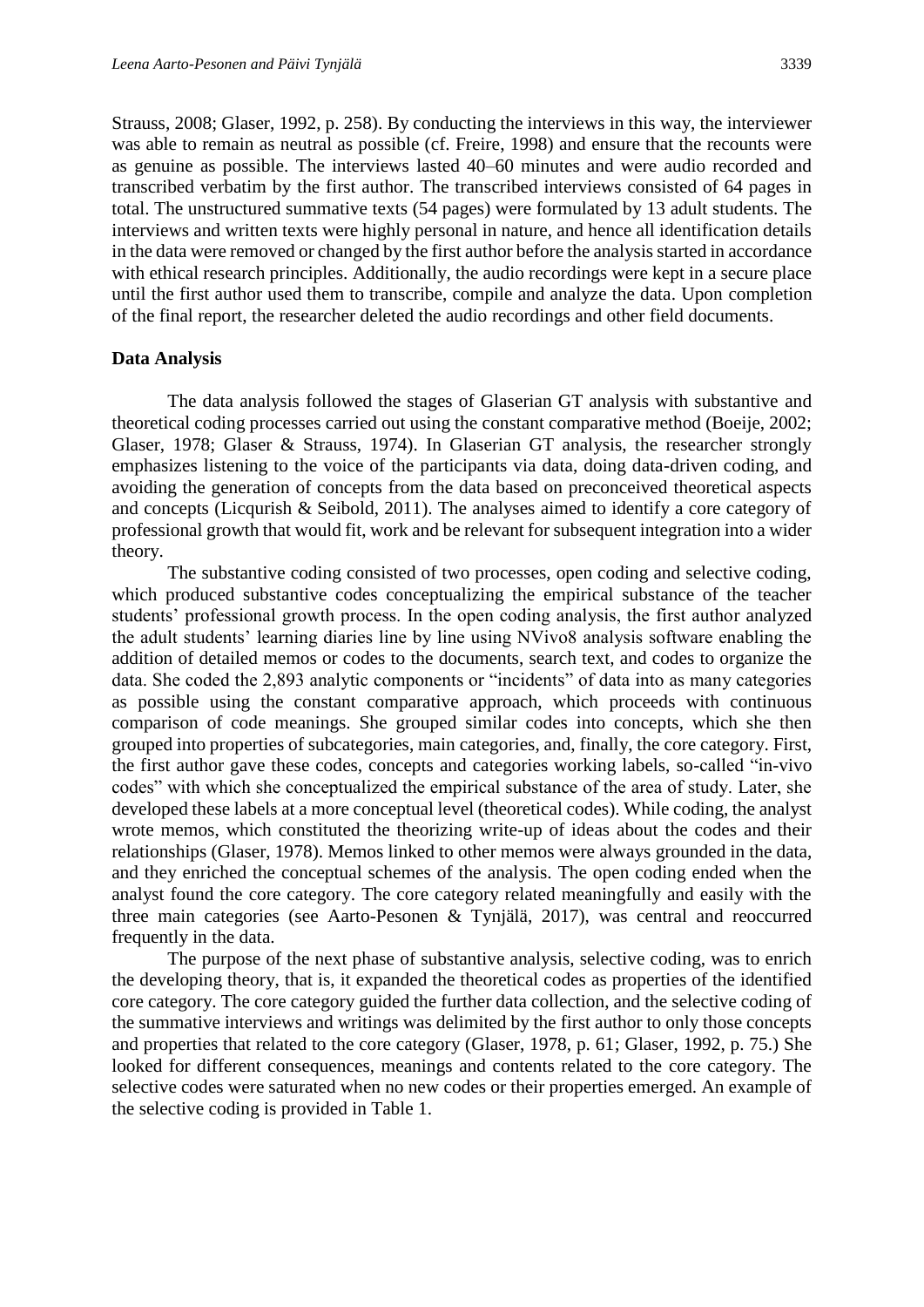| <b>SELECTIVE CODING</b>                                                                             |                                          |                                  | <b>THEORETICAL CODING</b>                                 |
|-----------------------------------------------------------------------------------------------------|------------------------------------------|----------------------------------|-----------------------------------------------------------|
| Incident                                                                                            | <b>Code for</b><br>emotion               | <b>Emotional</b><br>property     | <b>Theoretical</b><br>code / property of the core process |
| "I noticed that<br>certain things<br>have been<br>somewhat                                          | Noticed some<br>strengthening            | Feeling of<br>strengthening      |                                                           |
| strengthened. You<br>could say I have<br>more confidence<br>in myself in<br>certain<br>situations." | Has more<br>confidence in<br>him/herself | Increased<br>self-<br>confidence |                                                           |
|                                                                                                     |                                          | Discovery of                     | <b>EMPOWERMENT</b>                                        |
| "This program<br>gave more<br>meaning to my                                                         | Gained more<br>life meaning              | meaning to<br>life               |                                                           |
| life and restored<br>my partially<br>missing joy for                                                | Restored joy<br>for life                 | Recovery of<br>joy               |                                                           |
| life my coping<br>at work has<br>clearly<br><i>improved.</i> "                                      | Copes better<br>at work                  | Better coping                    |                                                           |
| "We've had<br>experiences of<br>professional                                                        | Has<br>succeeded                         | Feeling of<br>success            |                                                           |

Table 1. *Example selective and theoretical coding of the second part of the data*

The analyst focused relatively more on substantive coding when discovering codes within the data, and more on theoretical coding when theoretically sorting and integrating her memos. The theoretical coding of substantive codes and memos conceptualized how the substantive codes may relate to each other as hypotheses to be integrated into a theory – they provide integrative scope, broad pictures, and a new perspective (Glaser, 1978, p. 72). The concepts in use reached a more abstract level, suitable for theory generation. Theoretical coding, in establishing new connections that make ideas relevant, is what is often new or original in a substantive theory. In our study, the substantive theory's most relevant connections between the theoretical codes were found by sorting and analyzing the analyst's memos (i.e., the analyst's theorizing write-ups of ideas about substantive codes and their relationships as assessed at the stage of substantive coding).

#### **Results**

The significance of emotions and their effect on the professional growth of the adult students strengthened toward the end of the open analysis. The strength and spectrum of the emotions experienced by the students during the studies was almost limitless. The range of

*success."*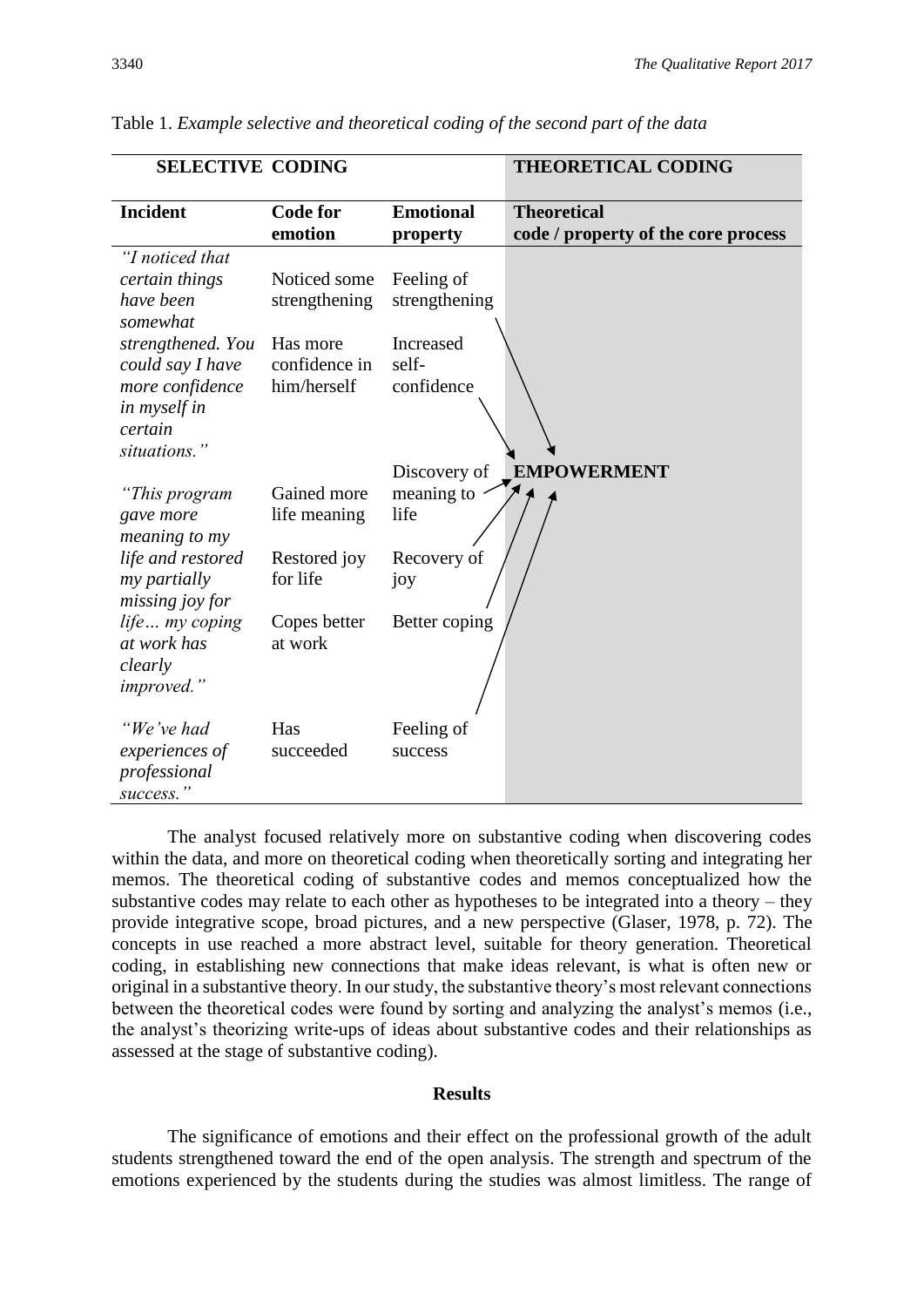emotions present in the learning diaries was evident from the style of writing, the choice of words, and the use of capital letters and smileys. Conscious and subconscious emotions were recognizable in the research data as stirrings, awakenings, resistance, guidance or affirmation of the teacher students as individuals and as a group. Emotions clearly influenced the intensity of learning and development. On the one hand, they functioned together with thinking as significant factors in the development process, stimulating changes in practice while at the same time building students' self-awareness and understanding of the environment through directed reflection. On the other hand, emotions could also act as breaks and even prevent renewed thinking. On the whole, emotions seemed to influence the dynamics of different developmental directions by strengthening or dulling initiative, commitment, motivation and a reflective stance towards oneself and teacherhood. On approaching the limits of the student's comfort zone, emotions expressing discomfort (e.g., confusion, irritation, indignation, fear, disbelief) could lead to critical rejection of learning, in turn denying the opportunities for learning and development that were being offered.

#### **The Emotional Core as an Energizer of the Professional Growth Process**

The core of adult students' professional growth during the teacher qualification program consisted of emotions, feelings, sensations, affects, emotional states and moods, and was referred to as the emotional core. By the concept of emotion, we refer here to its broadest meaning as defined by the data or to a unity of different kinds of feelings, sensations, affects, emotional states and moods. The emotional core had a relevant relationship with each of the main categories and subcategories, and integrated all of them into a whole. In other words, in all of the three trajectories of the teacher students' professional growth, transforming selfimage, expanding professional self-expression and widening agency (see Aarto-Pesonen & Tynjälä, 2017), the adult students' professional growth was characterized by strong emotional aspects. According to Glaser (1978, pp. 96–97), the core category of substantive theory may be a process if it has two or more clear emergent stages. The emotional core functioned in teacher students' professional growth as a process with three dynamic properties: criticality, ethicality and empowerment. These properties, as seen in our study, correspond with Glaser's stages of the core process. The duration of each property varied individually. Transition from one property to the next occurred in an order and at a pace specific to each participant; therefore, it was impossible to specify the average duration of each stage.

As a theoretical code, each property of the emotional core joined two of the trajectories of professional growth together. The trajectories of the teacher students' professional growth is concretized by the illustration of a three-story regular tetrahedron, which we have named a triangular trajectory pyramid (see Figure 1). The sides of the triangular pyramid are the trajectories, i.e. the main categories, and the emotional core fills the inside of the pyramid. As seen in Figure 1, the three properties of the emotional core keep the sides of the pyramid attached to each other. The emotional core also maintains and determines the intensity of the progress of the teacher students' professional growth process overall, illustrated by a spiral cycling upward around the pyramid at an individual pace. The following excerpt illustrates how the properties of the emotional core and the trajectories could be seen in the texts. Here, student M critically and humbly reflects on her teaching practices. Her criticality promotes the transformation of her professional self-image. Her increased awareness of the theory behind teaching styles and social interaction expands her ability to discover and verbalize her professional ethical weaknesses. Experiencing success in changing a pupil's behaviour accelerated her professional growth and feelings of empowerment: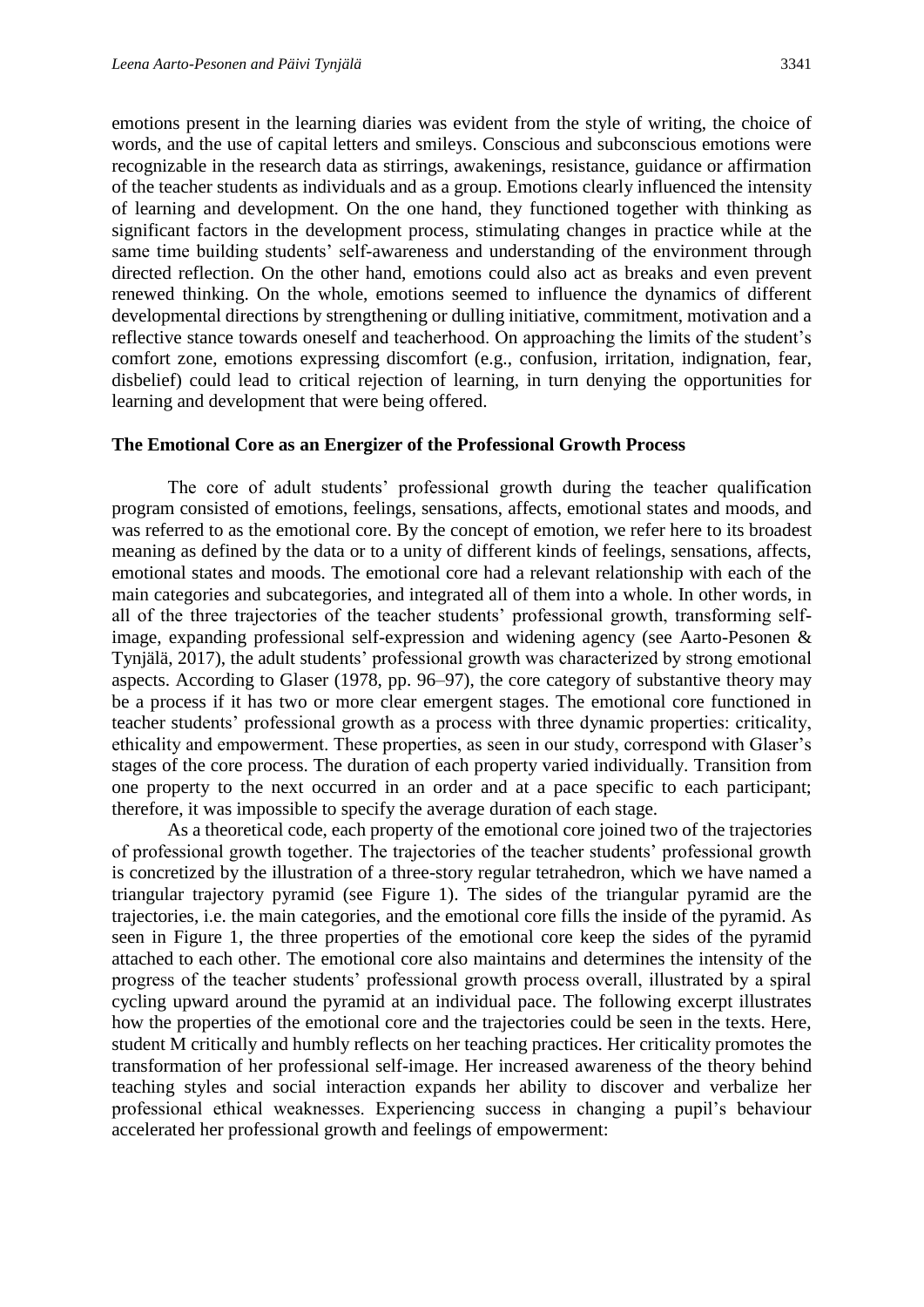*Bringing student centeredness to my lessons means that I listen to my students' views and opinions, I don't just steamroll over them. I'm aware of many things that I'm now striving towards. My actions aren't always for example empathetic, gentle or student-centered, though. Before I didn't even realize, I didn't even question my own opinions. Now I know that I'm not always right and often the students are… I found later on in practice after the communication course that, when listening to a pupil, I got a totally different reaction from them than I'd normally have imagined possible to achieve. The studies have benefited me hugely in my work. I've gained a lot of new tools, from communication skills to sport skills. I've gained mental vigor and motivation in my day-to-day. (summative text, student M)*



together and maintain the progression of the upward spiral of professional growth.

**Criticality.** Criticality as a property of the emotional core was present in the data as a corrective or creative desire to see things from a different perspective. Criticality worked as a method of evaluation and a way of framing questions, and was visible as a growing ability to ask well-grounded questions. Critical thinking was a key characteristic of the teacher students' thinking throughout the professional growth process. It particularly arose during the first growth spiral and remained present during the subsequent spirals, in effect joining the first two trajectories of professional growth together (transforming self-image and expanding professional self-expression).

The trajectory of transforming self-image included self-critique initially with regard to the development of the student's own physicality and skills, followed by critical reflections on one's own professionality and roles within the immediate work environment, and finally with regard to the student's own active role in developing collaborations within broader surrounding communities.

In the trajectory of expanding self-expression, critical thinking and stance taking were oriented first towards the school environment mainly as a learning environment, then towards school sports and teacherhood and, finally, towards the wider community and, for example, teacher education. Critical thinking changed during the development process from negative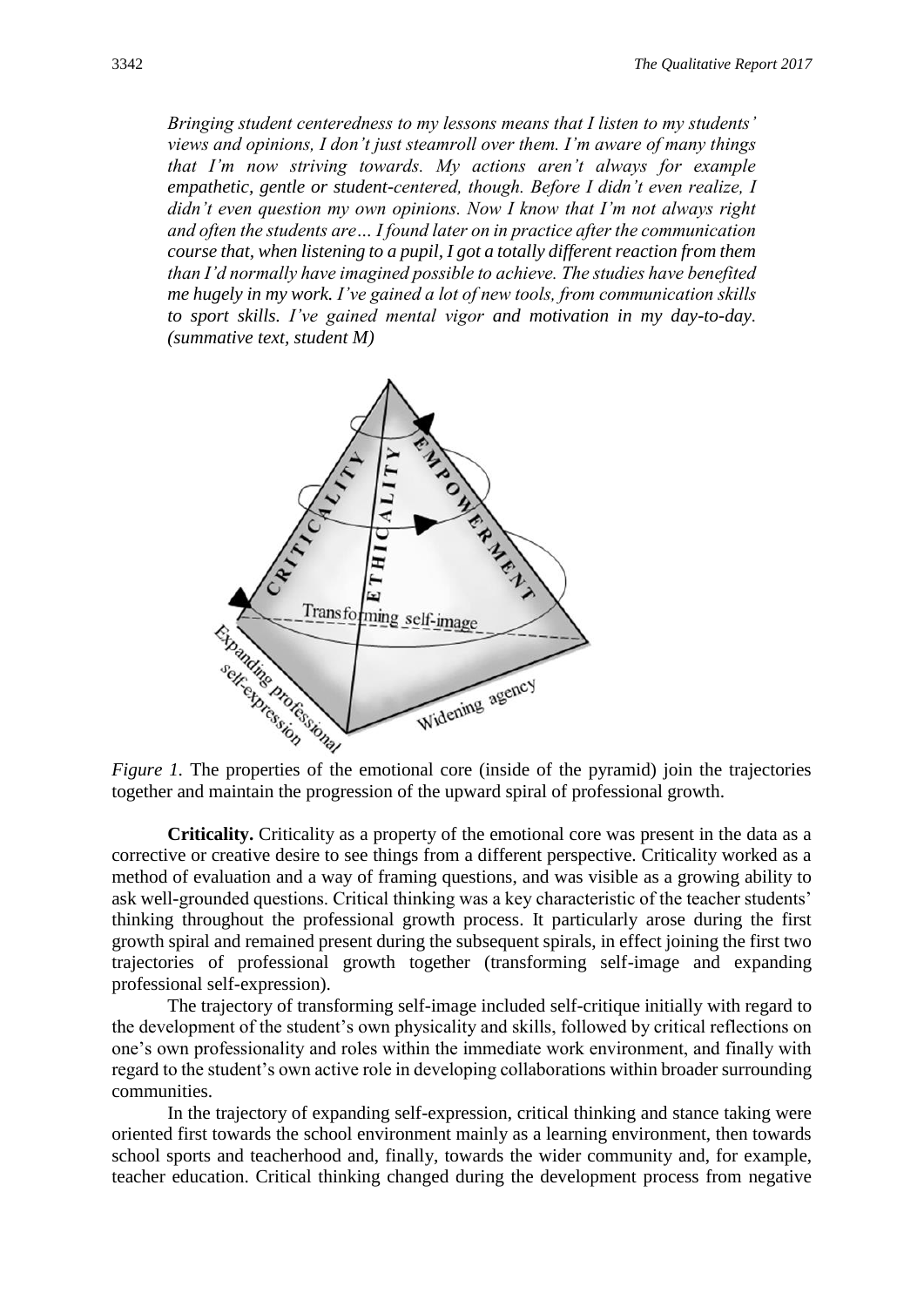criticism towards an expanding, constructive and discerning criticality. In the following example, student J writes in his learning diary about the critical realizations that he came to regarding changes toward reflective teacherhood in his professional thinking about school sports and teaching PE:

*I'd like to highlight one aspect that's extremely important to me, a sort of common thread that I've grasped over these couple of years… I've realized how insignificant individual exercises, tips or tricks are if at the same time there's no broader physical education thinking behind what the teacher does… We often go on about needing "good, effective exercises," even though they already exist and can nowadays be found all over the internet. What's much more important here is the ability to reflect. Why should I choose this exercise, does it work and does it serve the teaching goals that I've set with respect to that individual student's needs. This simple realization has changed my whole attitude to work (learning diary, student J).*

The focus of criticality also shifted with growing impetus from self towards community and deficiencies in wider society as empowerment increased. An example of constructive criticality toward society can be seen in student K's learning diary, written just before the program concluded:

*Good that some do have courage, faith and hope in the fight against market forces and values saturated with competition in our society […]. I want to share this faith and hope with pedagogical love : ) (learning diary, student K).*

**Ethicality.** In this study ethicality refers to a holistic way of thinking. The teacher students' realization of their own ethical incompleteness as a teacher and as a person began when individual professional weaknesses (e.g., narrow understanding of values, professionally "inadequate" physicality, prejudices and convictions) were revealed through critical reflection or peer discussion. One's own physicality and maintenance of it, as well as empathetic interaction, were looked upon as examples of teacherhood and good professional ethics. Changes in thinking were based on increased understanding of one's own personal or culturally-based values, norms and convictions, which questioned, for example, culturally established value and normative bases for teaching present in school curricula. Increased awareness of values also generated thinking with regard to professional virtues.

Professional ethics also included thinking about the use of power, for example, in the evaluation of pupils, as evidenced by the following excerpt:

*Evaluation for teachers unfortunately often becomes a tool to use power in a negative way, with vainglorious teachers using evaluation as a power tool and to inflate their own sense of importance (interview, student K).*

As the process of development progressed, ethical thinking even reached the point of considering the social responsibility of the individual. Professional commitment to well-being and physical education boosted the desire to influence, change and improve society by addressing deficiencies and questioning dominant values, as seen in this learning diary excerpt:

*Are greed and pretence the real values that we want to convey and that we consider an integral part of society without which we cannot live, or at least without which it would be foolish to live??? (learning diary, H).*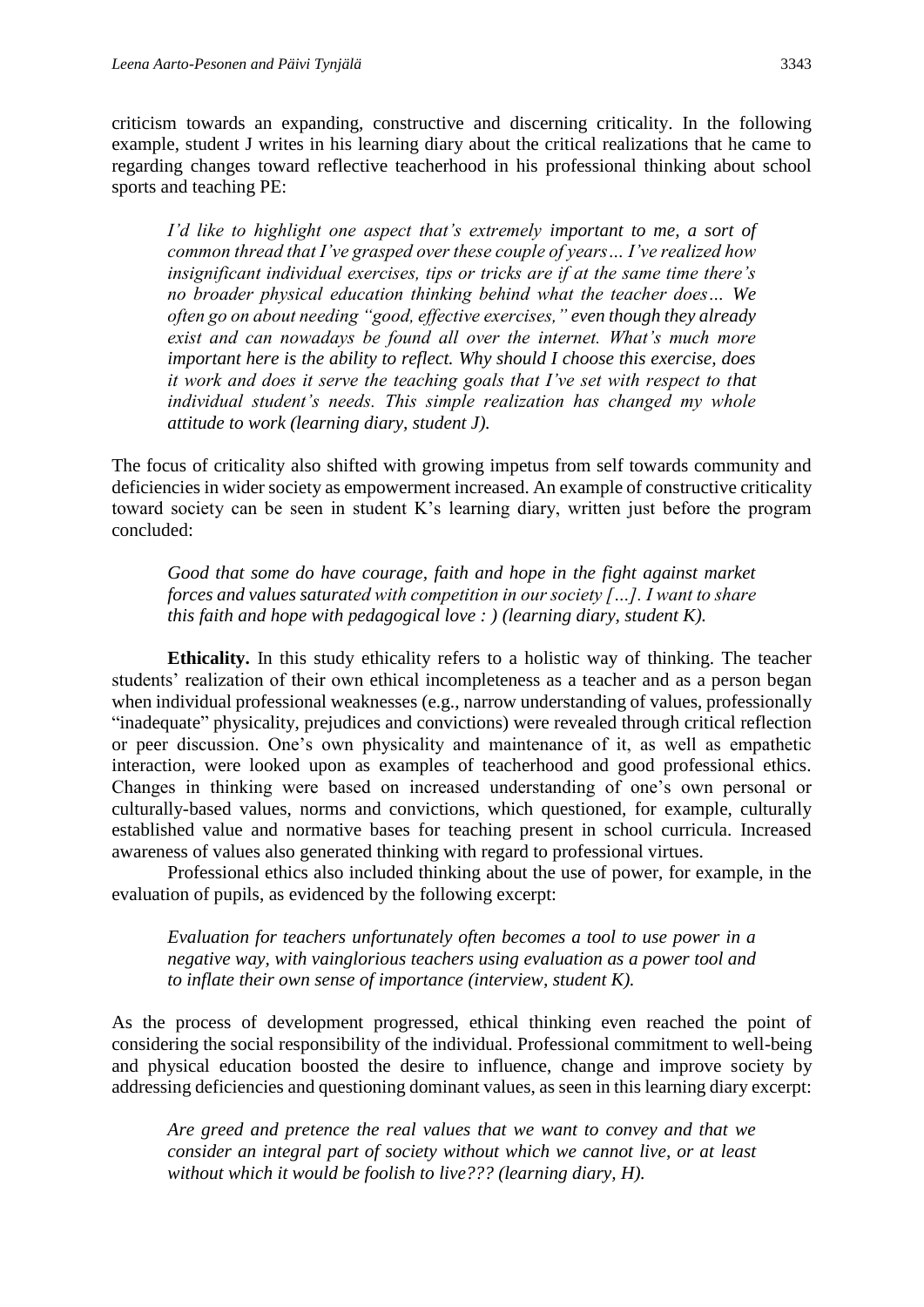Ethicality was also present in the teacher students' professional choices, for example in setting their own teaching goals, in choosing content and working methods, and when conducting evaluations. Ethicality was also linked with encounters and the use of power within the work community and in the surrounding society. In addition, ethicality was present in the data as a responsible desire to influence and be active in education and policymaking in the immediate community and in society. Ethical thinking was most strongly present in the second growth spiral and featured as a binding agent also in the other spirals by joining the second and third trajectory of professional growth together (expanding professional self-expression and widening agency). As interaction within the group increased and the participant's orientation turned from self to the community, consideration of professional ethics was activated.

**Empowerment.** Empowerment was the third property of the emotional core of teacher students' professional growth and it refers here to an experienced increase in personal capacity that turns from the self outwards. This includes, for example, increasing self-understanding of self as a person and a teacher and affirmation of personal values and confidence in one's own skills. This kind of empowerment increased students' conscious professional motivation in their work, which can be seen in the following summative text passage:

*I've gained a huge amount of work motivation during this two-year period. Now I have clear goals for lessons and teaching periods. I feel myself to be a much more motivating teacher than before, when I was more or less just a demander… The new things I've gained have developed my lessons and students are clearly motived by them (summative text, student L).*

Feelings of empowerment activated the students not only as teachers, but also as learners and group members. They took more responsibility for others' learning, development and wellbeing, as the following example from a summative text shows:

*I think that my studies have been beneficial for my school. Other teachers in my school have asked for teaching tips, new methods and models from me. I have been consulted on all sport and fitness problems. I am now responsible for school sports, and I am also the spokesperson for middle school PE teachers in my community :) (summative text, student V).*

In the data, empowerment was also connected, for example, with being able to separate the everyday roles of being a family member from teaching duties and with a feeling of self fulfilment gained from the studies. In the summative texts, feelings of mothers' emancipation was one example of this kind of empowerment, as described by student O:

*Each member of our family definitely grew a lot during my "study tour." The periods away from my family did all of us good. They also learned what to do when mummy was not always beside them at every little "cough." They became more independent, and I learned that my family could survive without me (summative text, O).*

Empowerment was visible in the teacher students' broader perception and transformed understanding of professionality. The data revealed a clear improvement in managing work and a strengthening of professional identity, as evidenced by the following entry in one summative text: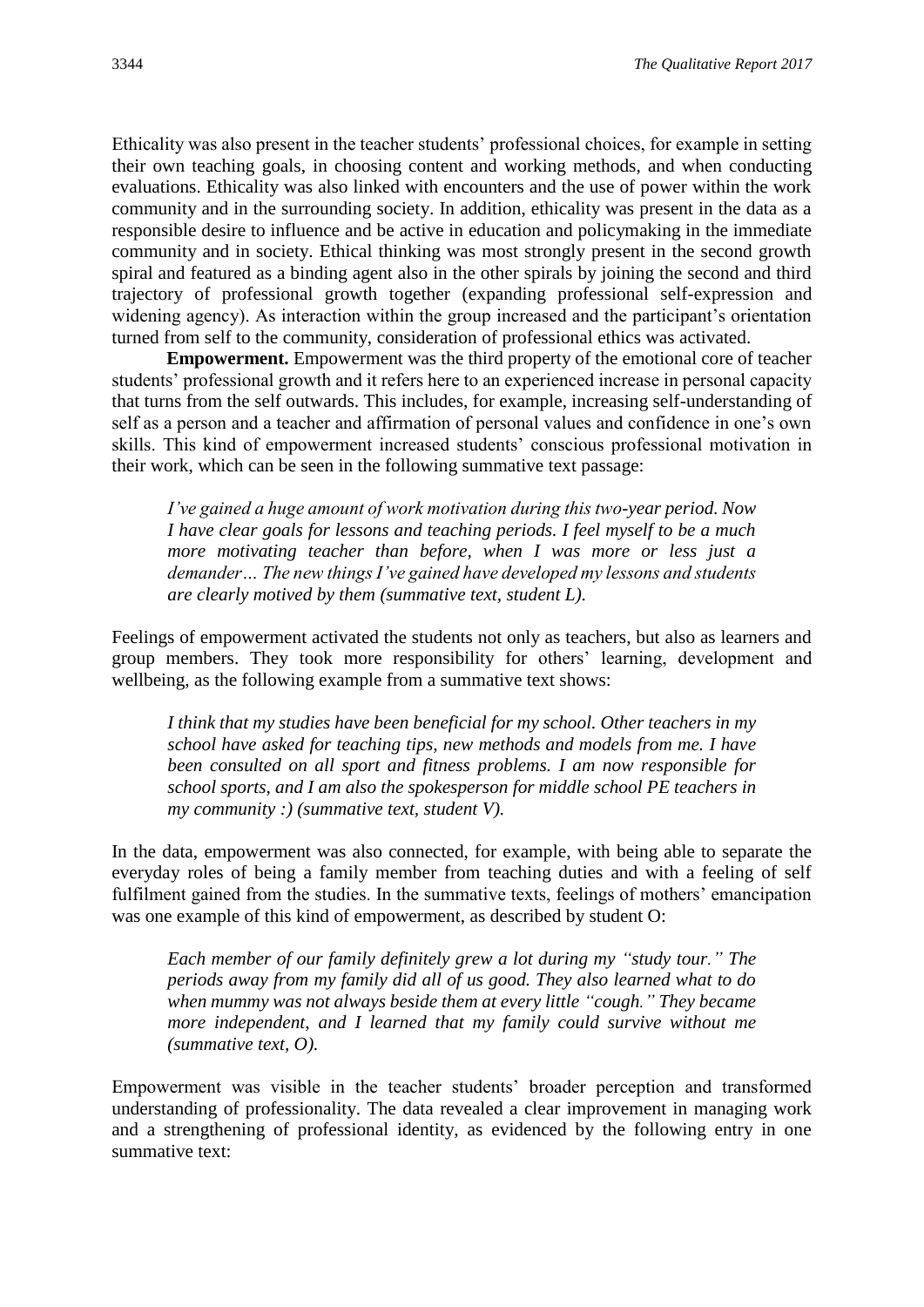*The benefits of the training have been kind of indirect, and so not quite what I had expected or originally set out to for. This new teacherhood that has broken into my way of thinking will continue living beyond this training and so is more than worth its weight in gold. I feel I've gained from this two-year period a professional identity that I can rely on in my teaching … something that without this training I definitely would have been left without (summative text, student J).*

While the above excerpt demonstrates students' increased professional empowerment during the program, the following excerpt indicates wider personal empowerment and increased wellbeing:

*Through these studies I have got over the depression from my divorce and my burnout. My ability to manage at work has clearly developed during these two years, and this has been noticed by my colleagues at school. For once, training that was genuinely useful (summative text, student L).*

The dynamics of empowerment were influenced by the personal characteristics of the individual (e.g., courage to have a go, ability to deal with uncertainty, ability for critical selfreflection) and the relationship between the individual and their environment as the following quotation illustrates:

*I was so enthusiastic when I returned to work. Straightaway I wanted to share all the knowledge and skills I'd received. I wanted to tell about all the people I'd met and spoken with. Seems the lifelong learning bug bit me bad. Huge enthusiasm to learn new things, to get more knowledge, to put my interaction skills to work, to be a critical thinker, to enthuse others, to bring positive energy to young people, and so on. It feels like I'm bubbling over with enthusiasm. I hope it spreads to others, too (summative text, student E).*

Empowerment brought each growth spiral to a conclusion and acted as a binder between the last trajectory of the previous spiral and the first trajectory of the next spiral (widening agency and transforming self-image). Empowerment initially appeared as an individual characteristic, but later also as a shared characteristic of the student group. It was strongly present in each round of the growth spiral. A typical example of empowerment as a shared characteristic is contained in the following interview entry:

*The biggest benefit of the course has been the discussions with other students and sharing opinions and listening. This mutual sharing of knowledge has been really important in strengthening my own and our shared professional identity - I've gained emotional support from the others' input and from their shared experiences from many different teaching situations (interview, student S).*

Without the awakening of emotions and the impetus they provided, professional growth trajectories might not have started or been sustained. Emotional neutrality in a student's writings and feedback might therefore have been a cause for concern for the educator if it had persisted unstirred during the training. Professional growth was energized by the emotional core, and its properties nurtured and nourished personal ownership of learning. The significance of the emotional core and its properties for professional growth was, in addition to energizing the development process, that the emotional core touched the whole person. It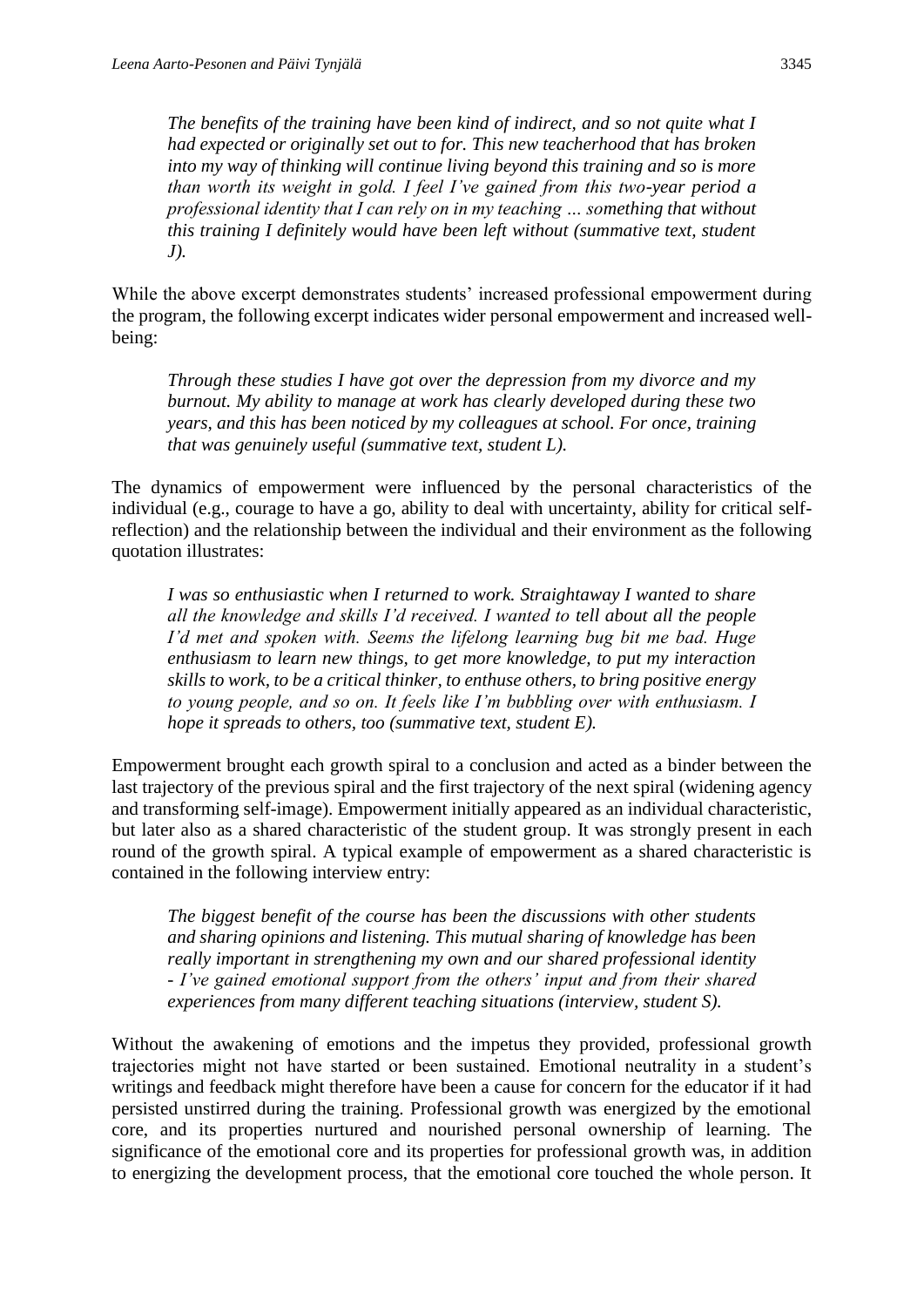stirred the formation of the individual's sense of self, the building of professional understanding and, above all, action. The emotional core's strong position within the holistic process of teacher students' professional growth meant that the whole process was demanding for the participant as a student, as an employee and as a person. The following summative narrative excerpt summarizes the emotions and demands of the process as experienced by an adult student:

*…so that seems to be my competence development, or at least the story version of it. In reality, though, it was like a train journey, expensive train tickets, nights in hotels, expensive hotel bills, sports, thinking, sitting, yawning, being bored, frustrated, enthusiastic, being ecstatic, waking up, falling asleep, back pain, stomach flu, money troubles, divorce, three different places of work, emotional exhaustion, exercises, desperation, hope, nights on the town, rough mornings, nice acquaintances, new relationships and the realization of a childhood dream… maybe I will be a PE teacher (summative text, student H).*

The more dedicated and open the student was to committing to the journey, the stronger and more renewed they were as a teacher and a person on completing the program.

#### **The Substantive Theory of Teacher Students' Professional Growth in Work-Related Teacher Education**

The substantive theory of the complete, holistic professional growth process of teacher students in the Alternative Physical Education (PE) Teacher Qualification Program is illustrated in Figure 2. The figure draws together the results of this study (the emotional core and its properties) and the results of our previous study (vertical and horizontal dimensions of professional growth; Aarto-Pesonen & Tynjälä, 2017) to provide a substantive theory of teacher students' professional growth. The sides of the triangular pyramid demonstrate the trajectories or vertical dimensions of professional growth, and the circles of the upward spiral express the horizontal dimensions of the teacher students' professional growth. The spiral shows the progression of the upward direction of the teacher students' professional growth with its emotional properties: criticality, ethicality and empowerment.

The teacher students' process of professional growth is illustrated by a triangular trajectory pyramid and its three layers, and a spiral of growth revolving around the pyramid. The emotional core has a prevalent relationship with the trajectories and their properties and integrates them into a whole. The emotional core determines the level of intensity of an adult learners' holistic professional growth process and maintains it. The complete, holistic professional growth process proceeds spiral-like outward from the individual and from the closest learning environment towards active membership of society, and from single teaching experiments towards an expansive network and cooperation. Each cycle of the spiral has certain qualitatively different characteristics. The three spiral cycles indicate the three horizontal dimensions of professional growth and describe the breadth of perspective in reflecting and learning during the three trajectories of professional growth.

The spiral of teacher student professional growth begins with the first "egocentric learner" cycle of the spiral encompassing the yellow bottom layer of the pyramid. Growth then continues at a learner-specific pace with the second "researching professionals" spiral cycle encompassing the blue middle layer. The last cycle of the spiral of growth, "expert within society," encompasses the green top layer of the pyramid, the stage of synthesis of learned knowledge and skills.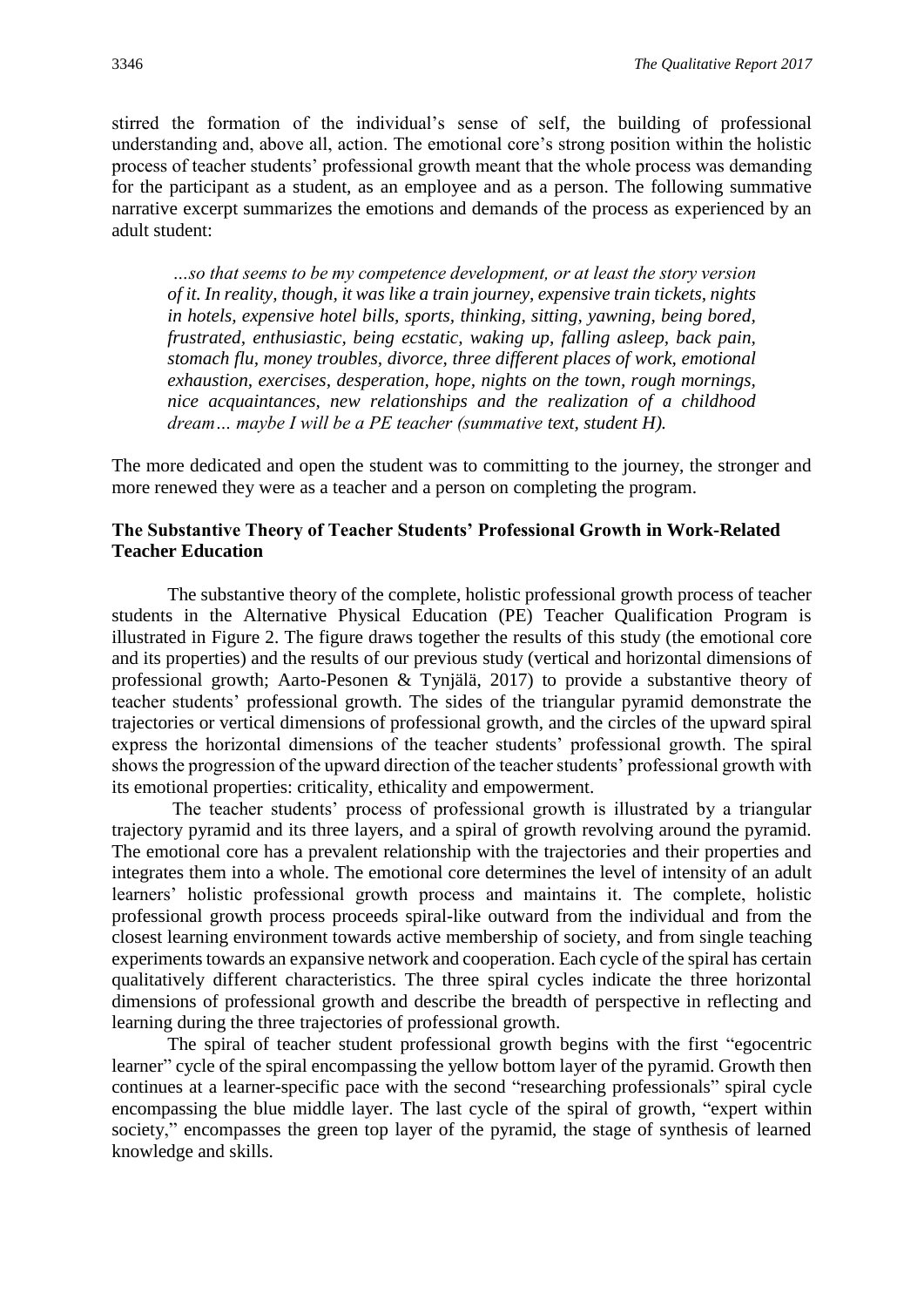

Figure 2. The holistic process of professional growth *Figure 2*. The holistic process of professional growth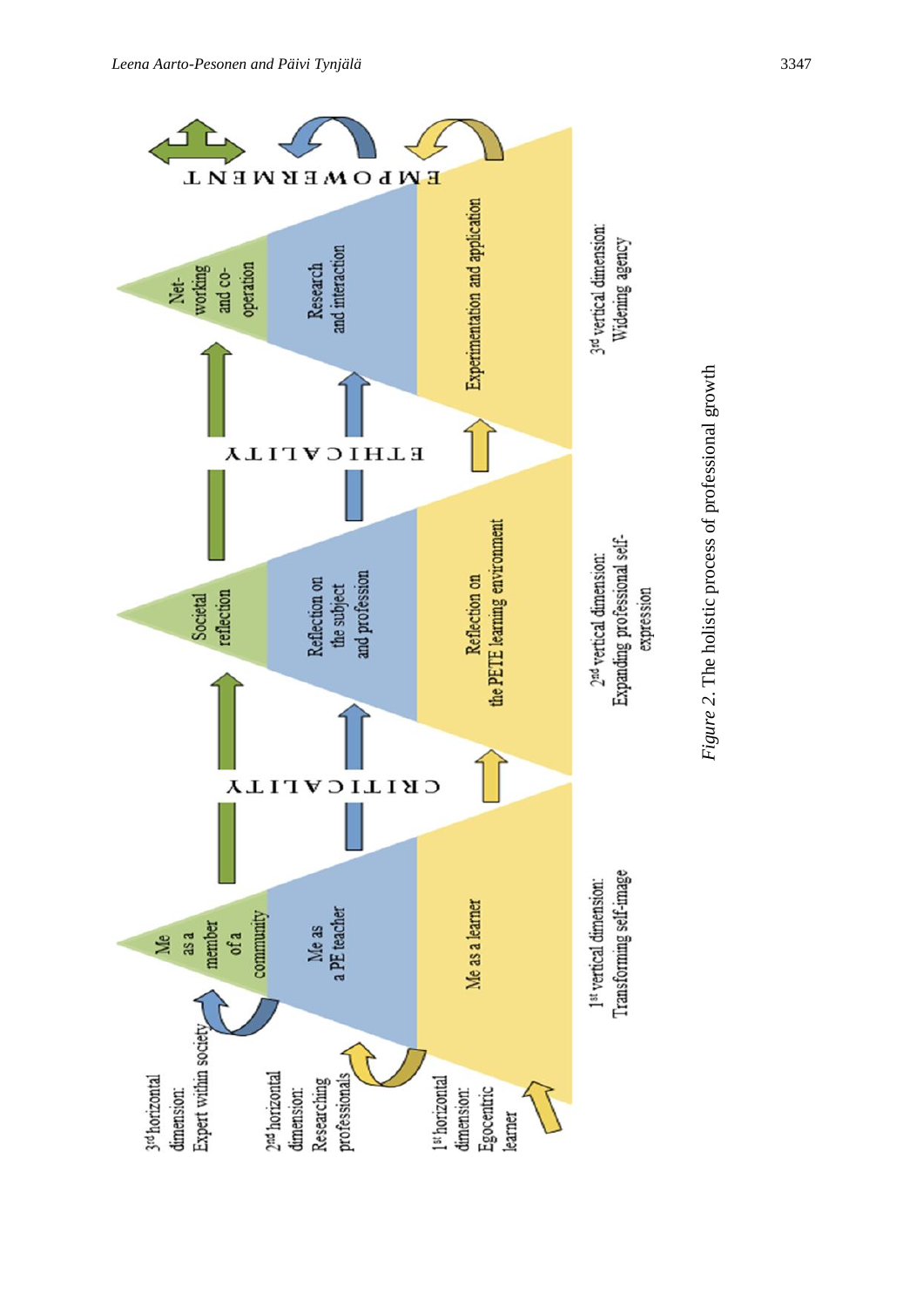The emotional core, which energizes the adult learner's professional growth, is in turn based on three dynamic elements that are integrally linked to emotions. Together, these three elements comprise a core that regulates the intensity of the adult learner's spirally advancing growth process. The properties of the emotional core – criticality, ethicality and empowerment – jointly serve to integrate, deepen and dynamize professional growth. Each property of the emotional core integrally binds together two sides (i.e., main categories) of the trajectory pyramid: criticality binds together the trajectories of transforming self-image and expanding professional self-expression, ethicality binds together expanding professional self-expression and widening agency, and empowerment binds together widening agency and transforming self-image. During the growth process criticality, ethicality and empowerment each intertwine as an integral part of the learner's transforming physical education teacherhood. A more detailed conceptualization of the substantive theory of the teacher student professional growth process is presented in Figure 2.

#### **Discussion**

In this study, we have introduced the emotional core of in-service physical education teacher students' professional growth process and presented a substantive theory of PE teacher students' professional growth process in work-related teacher education. This theory unified our previous open coding results of dimensions of professional growth (see Aarto-Pesonen & Tynjälä, 2017) with the selective and theoretical coding results presented in this paper. The entire study was implemented on the basis of Glaserian GT and the analyses were conducted within the context of a teacher qualification program tailored to adult students.

As our data shows, teacher students' professional growth is characterized by strong emotional aspects. This is in line with other results in which the relationship between emotions and learning has generally been highlighted in recent years (Clark & Dirkx, 2008; Hinton, Miyamoto, & Della-Chiesa, 2008; Illeris, 2002; Immordino-Yang & Damasio, 2007). Emotions in teaching have also received increased attention in educational research within the school context (Newberry, Gallant, & Riley, 2013; Schutz, 2014; Schutz & Zembylas, 2011; Uitto, Jokikokko, & Estola, 2015). Emotions can be seen as an intrinsic part of teachers' work experiences and the way they make sense of their experiences (Schutz & Zembylas, 2011). Moreover, in our theory, emotions and the properties of emotions form the very core of professional growth.

Solomon (2007) links emotions to meanings in the lives of individuals and argues that emotions are bound up with judgments we make: "We live our lives through emotions, and it is our emotions that give our lives meaning" (Solomon, 2007, p. 1). Emotions also represent strategies for living out these judgments within the world. Thus, in our research the properties of the emotional core, criticality, ethicality and empowerment, might be seen as Solomon's strategies for living out judgments within teacher education. Collaborative critical and ethical reflection in adult students' peer groups demanded committed judgments that were based on values and norms, and, as such, could not be emotionally neutral (see Biesta, 2013; Kelchtermans, 2009). Furthermore, appreciation and positive acknowledgement of teacher students' efforts by colleagues and peer students boosted teachers' self-esteem, which in turn aroused feelings of empowerment (see also Aarto-Pesonen, 2013). The value of this study, therefore, is in the identification of the emotional core and especially its three properties defining the intensity of the professional growth process. The emotional core and its properties are probably the main difference between the current substantive theory and previous conceptualizations of adult learning and professional growth.

Adult education practices in general have largely relied on experiential learning theorists (e.g., Heron, 1992; Kolb, 1984; Mezirow, 1991). In addition to these almost classic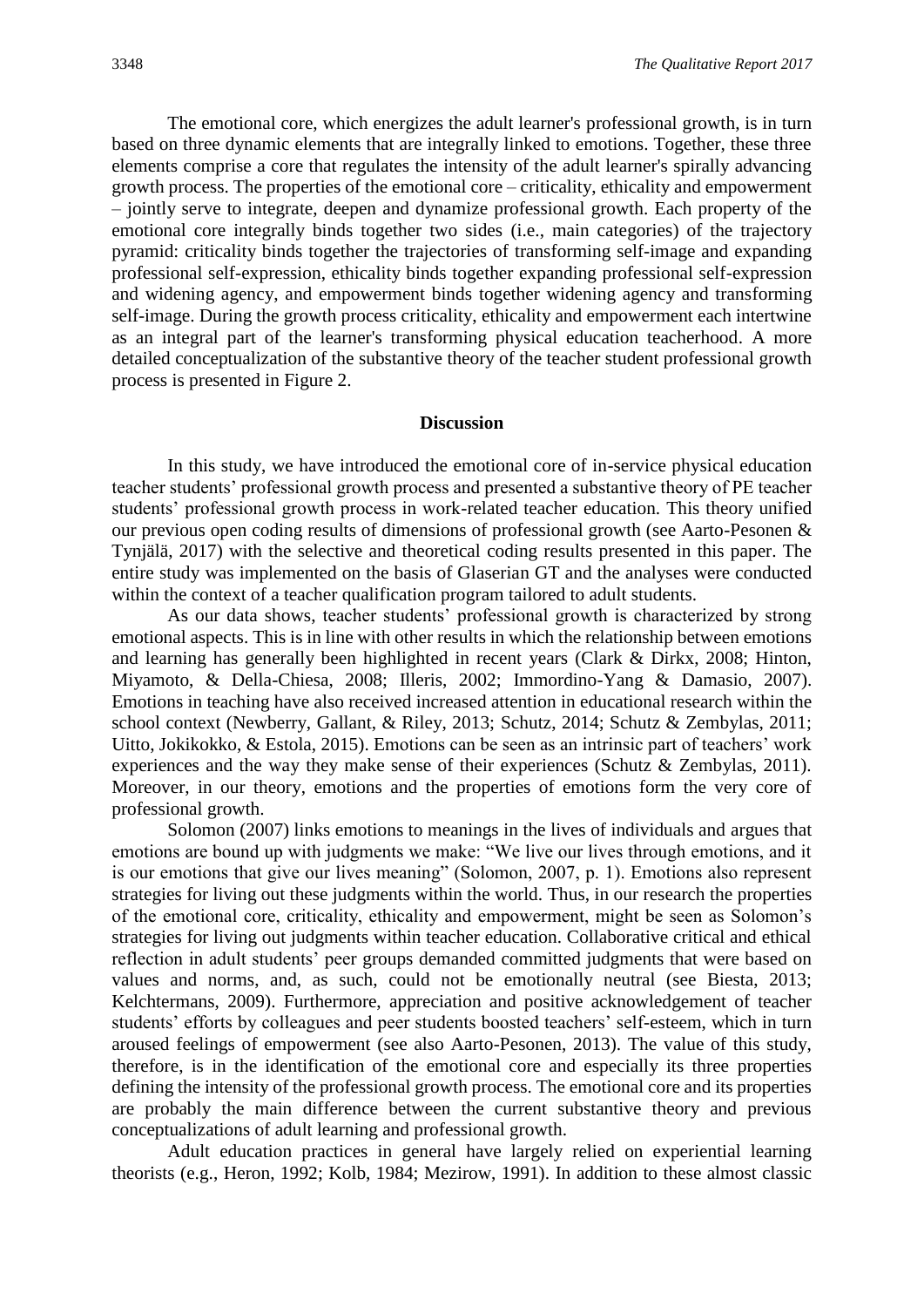models, Illeris's (2002) and Tynjälä's (2013) contemporary models of learning also underline the comprehensive understanding of human learning, especially with regard to adult education and work-related contexts. These general theories mentioned above understand learning and development as a holistic and change-oriented process, and recognize at least to some extent the role of emotions in learning.

Educational solutions with roots in andragogy (Holton, Wilson, & Bates, 2009; Knowles, 1980, 1990; Savicevic, 2008) and integrative pedagogy (Tynjälä, 2008; Tynjälä & Gijbels, 2012; Tynjälä et al., 2016) supported in this research context the teacher students' professional growth and learning processes. The results of previous studies (e.g., Arnold, 2008; Avalos, 2011; Levy, Dickerson, & Teague, 2011; Thornton & Yoong, 2011; Tynjälä, 2008, 2013; Tynjälä, Häkkinen, & Hämäläinen, 2014; Yeh, Huang, & Yeh, 2011) suggesting that a combination of redesigned higher education courses, which integrate work-based learning with the best features of face-to-face instruction and online learning, stimulate students' comprehensive learning and diversified professional growth were utilized in this research. The teacher students' working life in schools was taken as a starting point, as we consider change to be primarily an experientially based learning process (e.g., experiential learning theories). Additionally, by emphasizing the importance of collaboration and networking for the renewal of teacher education programs (see also Peck, Gallucci, Sloan, & Lippincott, 2009; Vähäsantanen, 2015), the teacher students had opportunities to feel empowered, as active participants and agents of change in society. The crucial point in this PETE program was not professional growth per se, but the experience of successful implementation and revisions in behavior among others that changed teachers' attitudes and beliefs (Guskey, 2002).

Social structures as communities for knowledge sharing (Ruuska, 2005) were aspired to by emphasizing experiential and communicative learning: collaborative work in peer groups, reciprocal peer-coaching, critical group reflection, exercising interactional skills, and utilizing working life experiences in schools. During the program unplanned elements emerged which strengthened social structures: among others mutual travels between home and university, and shared lodgings, suppers and hobbies during face-to-face learning periods. Close peer connections between the students offered peer support, and helped students to cope and feel empowered. Additionally, elements also appeared which weakened the positive impact of social structures of learning and growth (e.g., tribalism and various phenomena of group dynamics). These elements raised various emotions and had an impact on the participants' professional growth processes via the emotional core. Therefore, educators should be conscious of these elements, which, although often unplanned, can reinforce certain kinds of social structures in blended learning programs. Furthermore, appropriate pedagogies or group facilitation strategies that promote an authentic and safe learning atmosphere for professional growth in peer groups should be developed by educators (Uitto, Kaunisto, Kelchtermans, & Estoila, 2016). Learning communities that build resiliency (Goleman, 2001; Knight, 2007) to empower especially mature learners to cope with the challenges that will confront them (Williams & Seary, 2011) should similarly be supported.

The main limitations of the present study relate to the nature of substantive theorizing. In contrast to general theories, substantive theory is context-bound and cannot be widely generalized. The contextual nature of our substantive theory has its pros and cons. On the one hand, it provides a useful tool for understanding and developing educational processes in PE teacher education. On the other hand, its usefulness as a broad conceptualization of adult learning in general remains unclear and subject to further empirical study. In educational arrangements significantly deviating from the pedagogical principles applied in the PE program examined in the present study, the nature of learning and the professional growth process would probably take on different forms and expressions and would produce a different model of the student teachers' professional processes. In particular, we assume that the basic properties of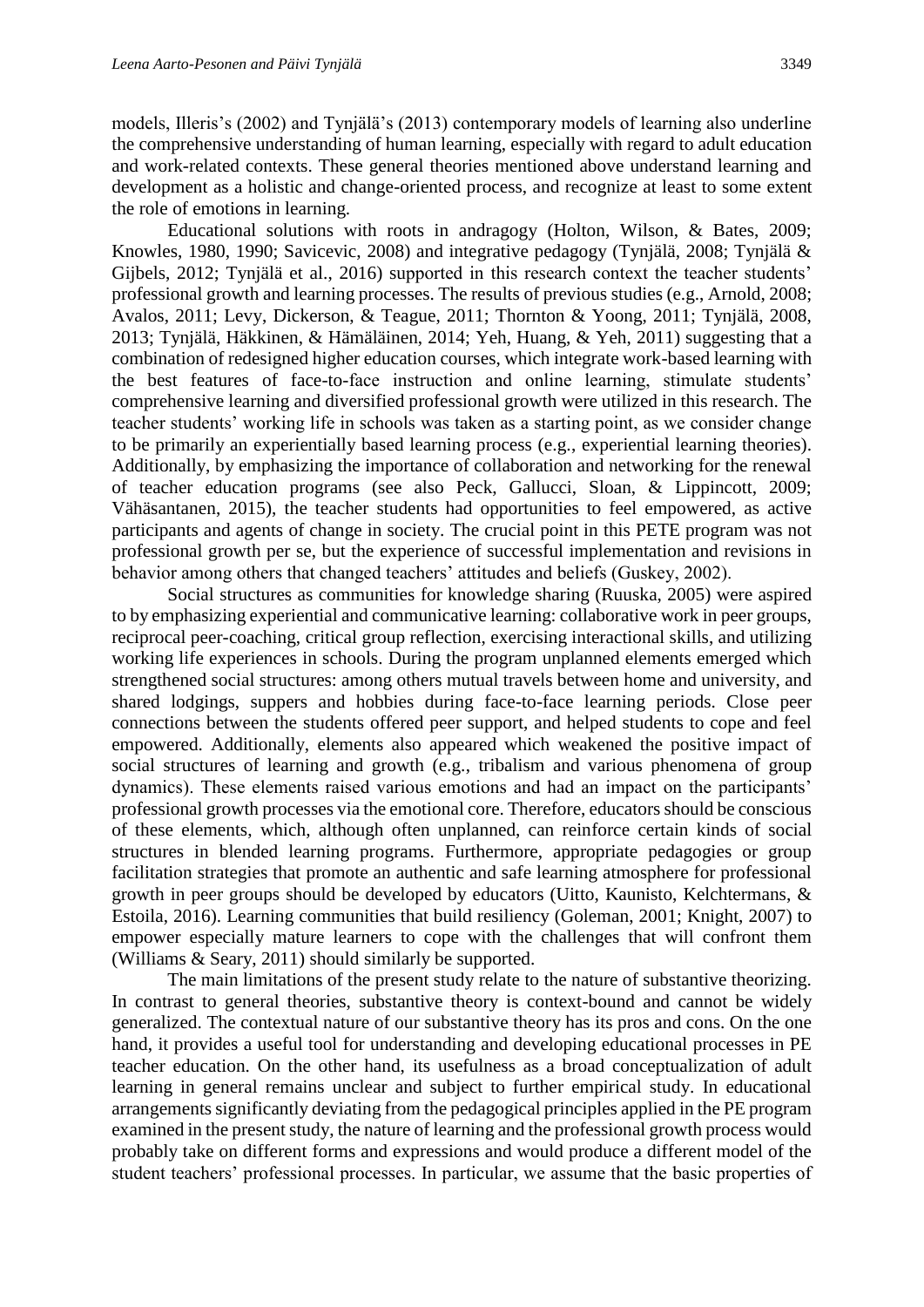the emotional core (criticality, ethicality, and empowerment) in conceptualizing the nature of learning processes would not emerge as dominating features of learning in traditional learning environments based on one-way knowledge transmission. We also assume that the emotional core is always present in learning processes and that it often remains implicit or hidden in traditional learning environments, whereas implementing the principles of andragogy in learning environments requiring active agency raises emotions to the surface and makes them tangible (Arpiainen, Lackéus, Täks, & Tynjälä, 2013).

To summarize, in the present study, we have presented a substantive theory of the professional growth process of PE student teachers, who participated in a teacher education program based on a blended course design. In contrast to previous theories of adult learning, our substantive theory places the role of emotions in professional growth at the center. Furthermore, it identifies criticality, ethicality and empowerment as the main properties of the emotional core and as defining the intensity of the professional growth process. By unifying our previous results on the dimensions of professional growth (see Aarto-Pesonen & Tynjälä, 2017) with the results presented here, this study also conceptualizes the process as progressing through the consecutive growth periods of the egocentric learner, followed by the researching professional and, ultimately, the expert with social responsibility. It is our hope that the present substantive theory of professional learning might inspire further research also in other fields of teacher education, as this may yield complementary models that further highlight generic and specific features of teachers' professional growth.

We conclude that the study confirmed the central role of emotions in learning and produced a unique conceptualization of professional development in work-related teacher education. We suggest that this substantive theory can be used as a general framework in sequencing contents and foci of studying and reflection in similar teacher education programs.

#### **References**

- Aarto-Pesonen, L. (2013). *"Tää koulutus ei oo tehnyt musta pelkkää jumppamaikkaa." Substantiivinen teoria aikuisoppijan ammatillisen kasvun holistisesta prosessista liikunnanopettajakoulutuksessa* ["The training made me more than just a PE teacher." A substantive theory about the holistic process of adult learners' professional development in physical education teacher education] (Doctoral dissertation). University of Jyväskylä, Finland. Retrieved from http://urn.fi/URN:ISBN:978-951-39- 5096-5
- Aarto-Pesonen, L., & Tynjälä, P. (2017). Dimensions of professional growth in work-related teacher education. *Australian Journal of Teacher Education, 42*(1), 1-18. doi:10.14221/ajte.2017v42n1.1
- Allen, J. M., & Wright, S. E. (2014). Integrating theory and practice in the pre-service teacher education practicum. *Teachers and Teaching, 20*(2), 136–151. doi:10.1080/13540602.2013.848568
- Arnold, L. (2008). Experiential work-integrated online learning: Insights from an established UK higher education program. *Innovate: Journal of Online Education, 4*(3), 1–6.
- Arpiainen, R.-L., Lackéus, M., Täks, M., & Tynjälä, P. (2013). The sources and dynamics of emotions in entrepreneurship education learning processes. *Journal of the Humanities and Social Sciences, 17*(4), 331–347.
- Atkinson, R. (2002). The life story interview. In J. F. Gubrium & J. A. Holstein (Eds.), *Handbook of interview research. Context & method (pp. 121–140). Thousands Oaks,* CA: Sage.
- Austin, Z., & Sutton, J. (2014). Qualitative research: Getting started. *Canadian Journal of Hospital Pharmacy, 67*(6), 436–440. doi:10.4212/cjhp.v67i6.1406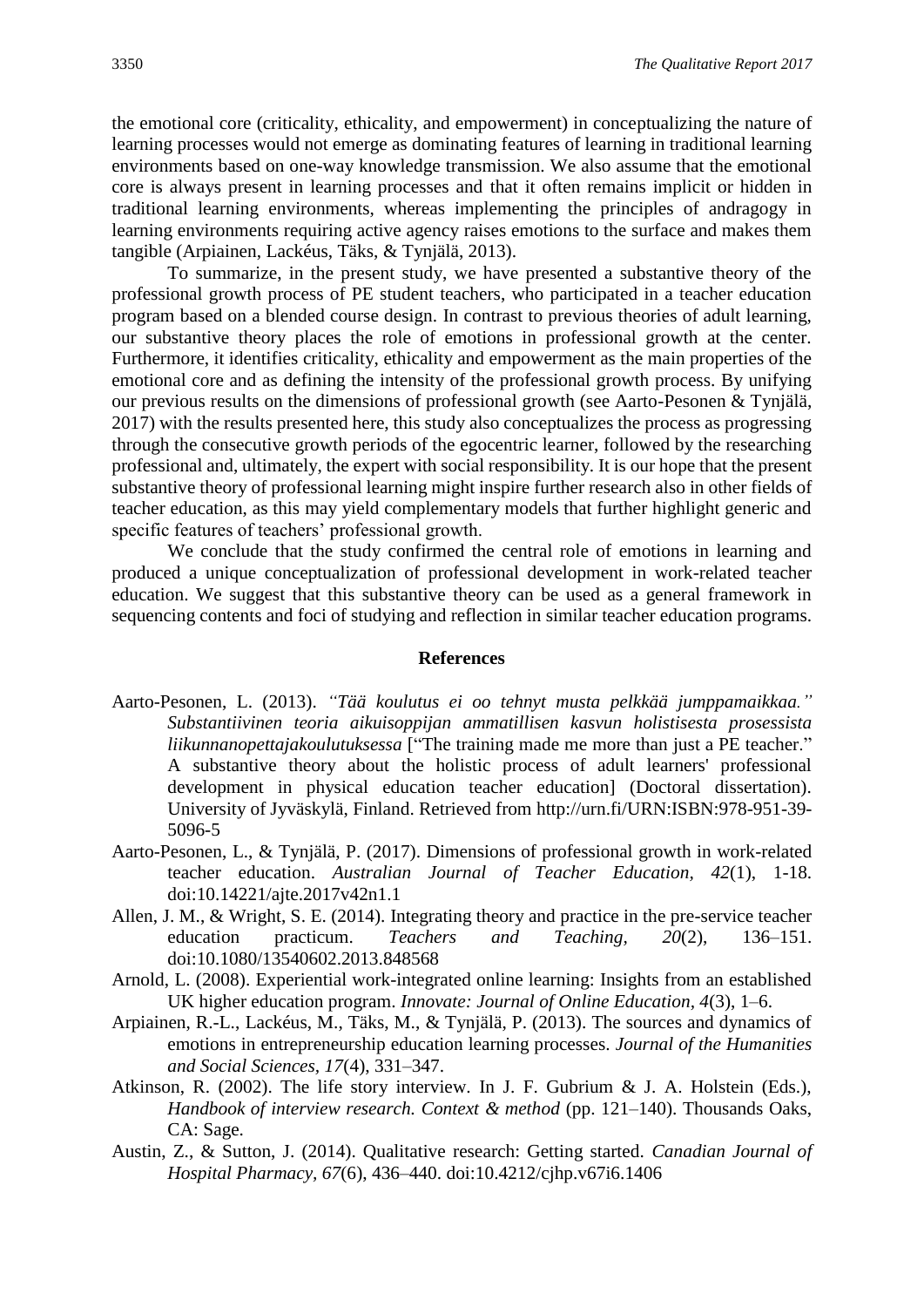- Avalos, B. (2011). Teacher professional development in teaching and teacher education over ten years. *Teaching and Teacher Education, 27*(1), 10–20. doi:10.4212/cjhp.v67i6.1406
- Biesta, G. (2013). Knowledge, judgement and the curriculum: On the past, present and future of the idea of the Practical. *Journal of Curriculum Studies, 45*(5), 684–696. doi:10.1080/00220272.2013.798839
- Billett, S., & Pavlova, M. (2005). Learning through working life: Self and individuals' agentic action. *International Journal of Lifelong Education, 24*(3), 195–211. doi:10.1080/02601370500134891
- Boeije, H. (2002). A purposeful approach to the constant comparative method in the analysis of qualitative interviews. *Quality & Quantity, 36*(4), 391–409. doi[:10.1023/A:1020909529486](http://dx.doi.org/10.1023/A:1020909529486)
- Cohen, E., Hoz, R., & Kaplan, H. (2013). The practicum in preservice teacher education: A review of empirical studies. *Teaching Education, 24*(4), 345–380. doi:10.1080/10476210.2012.711815
- Clark, M. C., & Dirkx, J. M. (2008). The emotional self in adult learning. *New Directions for Adult and Continuing Education, 120*, 89–96. doi:10.1002/ace.319
- Corbin, J., & Strauss, A. (2008). *Basics of qualitative research: Techniques and procedures for developing grounded theory* (3rd ed.). Thousands Oaks, CA: Sage. doi:10.4135/9781452230153
- Finnish Advisory Board on Research Integrity. (2012). *Responsible conduct of research and procedures for handling allegations of misconduct in Finland*. Retrieved from http://www.tenk.fi/sites/tenk.fi/files/HTK\_ohje\_2012.pdf
- Førland Standal, Ø., Mordal Moen, K., & Fusche Moe, V. (2014). Theory and practice in the context of practicum: The perspectives of Norwegian physical education student teachers. *European Physical Education Review, 20*(2), 165–178. doi:10.1177/1356336X13508687
- Freire, P. (1998). *Pedagogy of freedom: Ethics, democracy and civic courage*. New York, NY: Lantman, Rowman & Littlefield.
- Giske, T., & Artinian, B. (2007). A personal experience of working with classical grounded theory: From beginner to experienced grounded theorist. *International Journal of Qualitative Methods, 6*(1), 67–80. [doi:10.1177/160940690700600405](https://doi.org/10.1177/160940690700600405)
- Glaser, B. G., & Strauss, A. L. (1974). *The discovery of grounded theory: Strategies for qualitative research* (6th ed.). Chicago, IL: Aldine.
- Glaser, B. G. (1978). *Theoretical sensitivity*. Mill Valley, CA: Sociology Press.
- Glaser, B. G. (1992). *Basics of grounded theory analysis*. Mill Valley, CA: Sociology Press.
- Goleman, D. (2001). *Emotional intelligence: Five years later. Edutopia. George Lucas Educational Foundation.* Retrieved from https://www.edutopia.org/emotionalintelligence-five-years-later
- Guskey, T. R. (2002). Professional development and teacher change. *Teachers and Teaching, 8*(3), 381–391. doi[:10.1080/135406002100000512](https://doi.org/10.1080/135406002100000512)
- Heikkinen, H., Jokinen, H., & Tynjälä, P. (Eds.). (2012). *Peer-group mentoring for teacher development*. London, UK: Routledge.
- Heikkinen, H., Tynjälä, P., & Kiviniemi, U. (2011). Integrative pedagogy in practicum. In M. Mattsson, T. V. Eilertsen, & D. Rorrison (Eds.), *A practicum turn in teacher education* (pp. 91–112). Rotterdam, The Netherlands: Sense Publishers. doi:10.1007/978-94- 6091-711-0\_5
- Heron, J. (1992). *Feeling and personhood*. London, UK: Sage.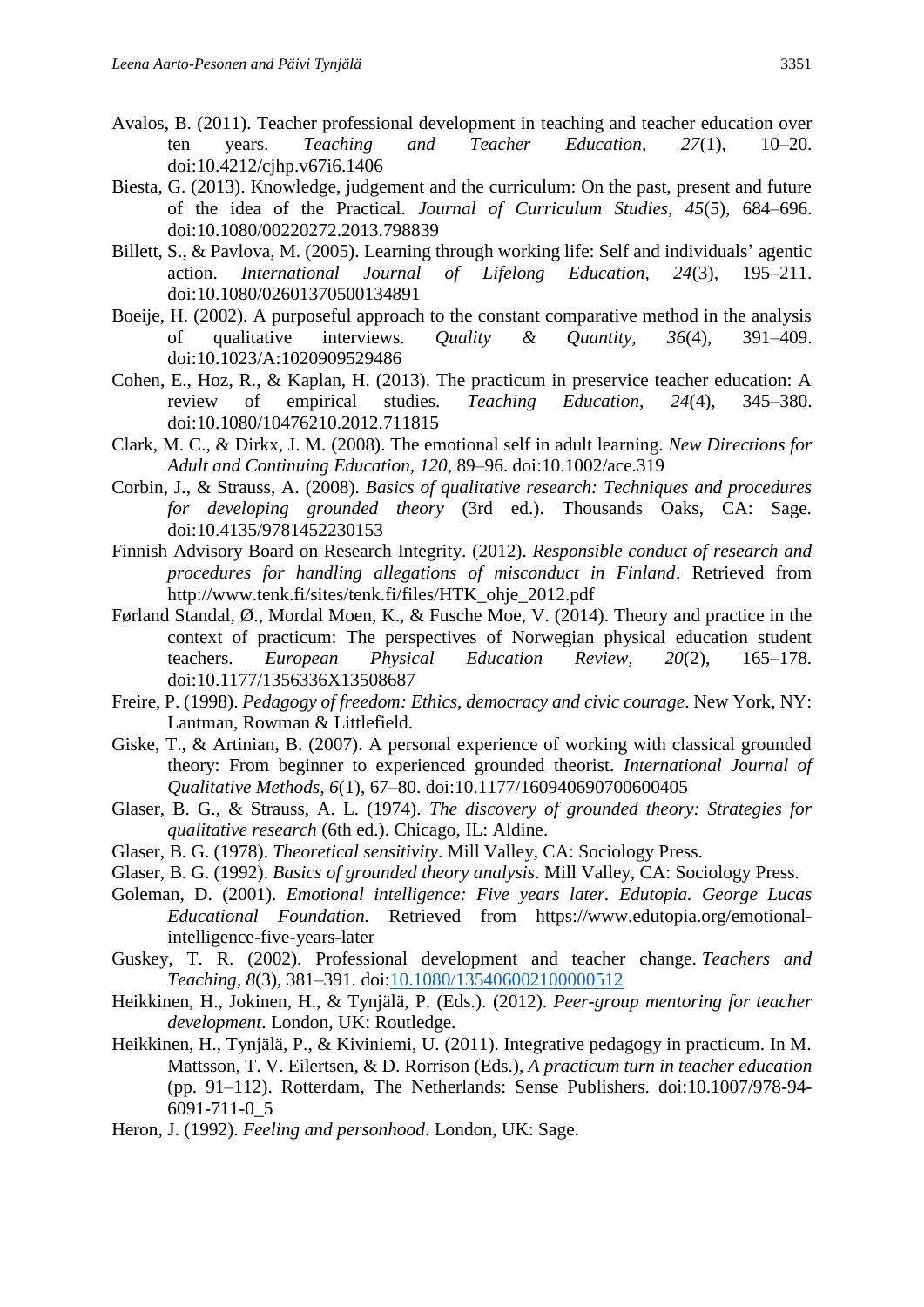- Hinton, C., Miyamoto, K., & Della-Chiesa, B. (2008). Brain research, learning and emotions: Implications for education research, policy and practice. *European Journal of Education, 43*(1), 87–103. doi:10.1111/j.1465-3435.2007.00336.x
- Holton, E. F. III, Wilson, L. S., & Bates, R. A. (2009). Toward development of a generalized instrument to measure andragogy. *Human Resource Development Quarterly, 20*(2), 169–193. doi:10.1002/hrdq.20014
- Hunter, A., Murphy, K., Grealish, A., Casey, D., & Keady, J. (2011). Navigating the grounded theory terrain. Part 1. *Nurse Researcher, 18*(4), 6–10. doi:10.7748/nr2011.10.19.1.6.c8765
- Illeris, K. (2002). *The three dimensions of learning. Contemporary learning theory in the tension field between the cognitive, the emotional and the social*. Roskilde, Denmark: Roskilde University Press.
- Immordino-Yang, M. H., & Damasio, A. R. (2007). We feel, therefore we learn: The relevance of affective and social neuroscience to education. *Mind, Brain and Education, 1*(1), 3– 10. doi:10.1111/j.1751-228X.2007.00004.x
- Kelchtermans, G. (2009). Who I am in how I teach is the message: Self-understanding, vulnerability and reflection. *Teachers and Teaching: Theory and Practice, 15*(2), 257– 272. doi: 10.1080/13540600902875332
- Knight, C. (2007). A resiliency framework: Perspectives for educators. *Health Education, 107*(6), 543–555. doi:10.1108/09654280710827939
- Knowles, M. S. (1980). *The modern practice of adult education: From pedagogy to andragogy*. Englewood Cliffs, NJ: Cambridge Adult Education.
- Kolb, D. A. (1984). *Experiential learning: Experience as the source of learning and development*. Englewood Cliffs, NJ: Prentice-Hall.
- Levy, R., Dickerson, C., & Teague, J. (2011). Developing blended learning resources and strategies to support academic reading: A student-centered approach. *Journal of Further and Higher Education, 35*(1), 89–106. doi:10.1080/0309877X.2010.540317
- Licqurish, S., & Seibold, C. (2011). Applying a contemporaty grounded theory methodology. *Nurse Researcher, 18*(4), 11–16. doi:10.7748/nr2011.07.18.4.11.c8630
- Malloch, M., Cairns, L. M., Evans, K., & O'Connor, B. (Eds.). (2011). *The SAGE handbook of workplace learning*. Los Angeles, CA: Sage.
- Merriam, S. B., Caffarella, R. S., & Baumgartner, L. M. (2007)*. Learning in adulthood: A comprehensive guide* (3rd ed.). San Francisco, CA: Jossey-Bass.
- Mezirow, J. (1991). *Transformative dimensions of adult learning*. San Francisco, CA: Jossey-Bass. [doi:10.1177/104515959100300116](http://dx.doi.org/10.1177/104515959100300116)
- Mordal Moen, K. (2011). *Shaking or stirring? A case-study of physical education teacher education in Norway* (Doctoral dissertation). Norwegian School of Sports Sciences, Oslo, Norway. Retrieved from https://brage.bibsys.no/xmlui/bitstream/handle/11250/171359/Moen%202011.pdf?seq uence=1&isAllowed=y
- Mordal Moen, K., & Green, K. (2012). Neither shaking nor stirring: A case study of reflexivity in Norwegian physical education teacher education. *Sport, Education and Society*, *19*(4), 1–20.
- Newberry, M., Gallant, A., & Riley, P. (Eds.). (2013). *Emotion and school: Understanding how the hidden curriculum influences relationships, leadership, teaching, and learning*. Bingley, UK: Emerald. doi:10.1108/S1479-3687(2013)18
- Orr, K., & Simmons, R. (2011). Restrictive practice: The work-based learning experiences of trainee teachers in English further education colleges. *Journal of Workplace Learning*, *23*(4), 243–257. doi:10.1108/13665621111128664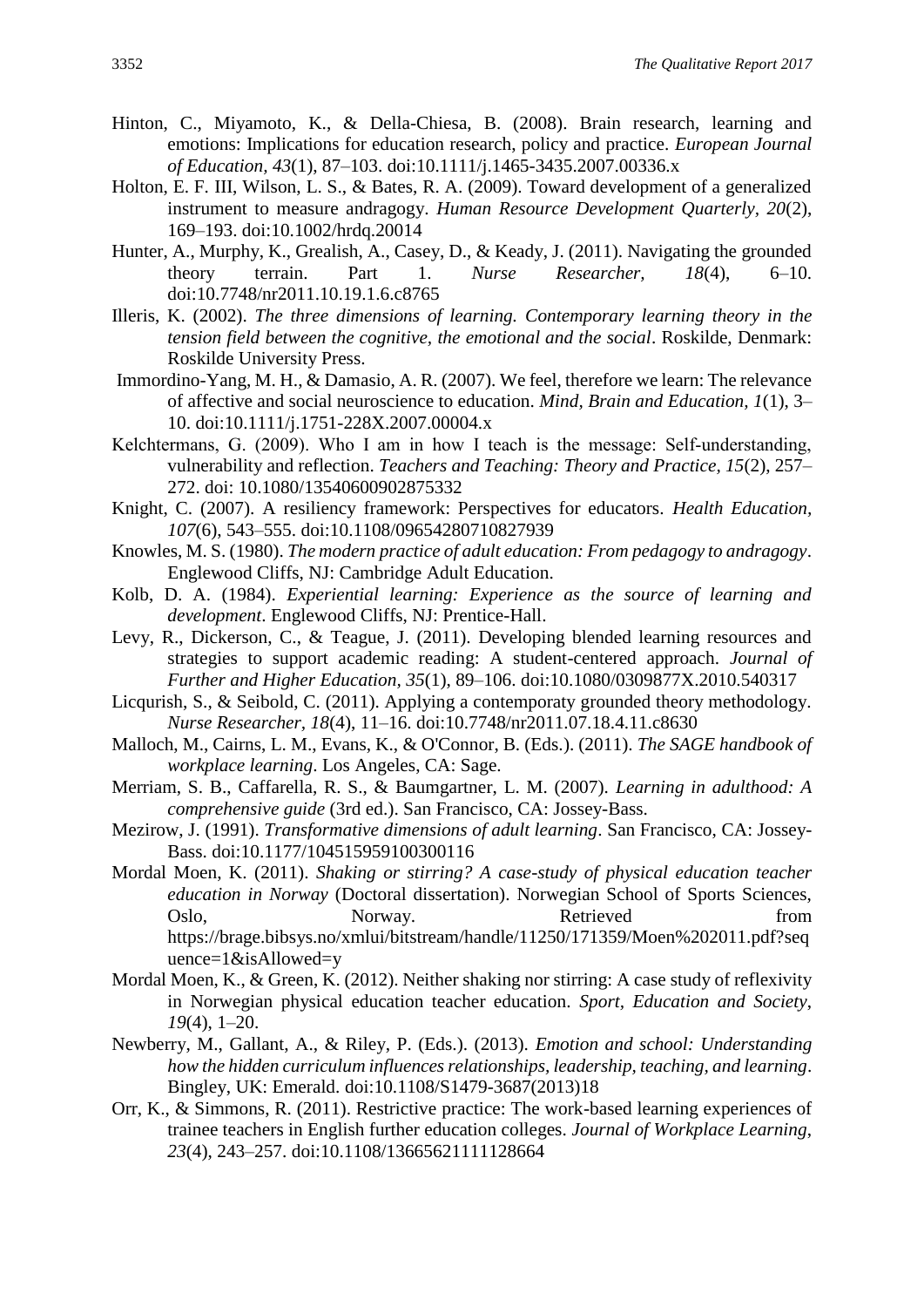- Peck, C., Gallucci, C., Sloan, T., & Lippincott, A. (2009). Organizational learning and program renewal in teacher education: A socio-cultural theory of learning, innovation and change. *Educational Research Review, 4*, 16–25. doi:10.1016/j.edurev.2008.06.001
- Prinsloo, P., Slade, S., & Galpin, F. (2011). A phenomenographic analysis of student reflections in online learning diaries. *Open Learning, 26*(1), 27–38.
- Rogers, A. (1992). *Adults learning for development*. London, UK: Cassell.
- Rosenthal, G. (2003). The healing effects of storytelling. On the conditions of curative storytelling in the context of research and counseling. *Qualitative Inquiry, 9*(6), 915– 933. doi:10.1177/1077800403254888
- Ruuska, I. (2005). *Social structures as communities for knowledge sharing in project-based environments* (Doctoral dissertation). Helsinki University of Technology, Helsinki, Finland.
- Savicevic, D. (2008). Convergence or divergence of ideas on andragogy in different countries. *International Journal of Lifelong Education, 27*(4), 361–378. doi:10.1080/02601370802051504
- Schutz, P. A. (2014). Inquiry on teachers' emotion. *Educational Psychologist, 49*(1), 1–12. doi:10.1080/00461520.2013.864955
- Schutz, P. A., & Zembylas, M. (Eds.). (2011). *Advances in teacher emotion research: The impact on teachers' lives.* Dordrecht, Netherlands: Springer.
- Schütze, F. (1992a). Pressure and guilt: War experiences of a young German soldier and their biographical implications, Part 1. *International Sociology, 7*(2), 187–208.
- Schütze, F. (1992b). Pressure and guilt: War experiences of a young German soldier and their biographical implications, Part 2. *International Sociology, 7*(3), 347–367. doi:10.1177/026858092007002005
- Solomon, R. (2007). *True to our feelings: What emotions are really telling us*. New York, NY: Oxford University Press.
- Thornton, K., & Yoong, P. (2011). Mixing face-to-face and online interactions in a leadership development programme: A blended action learning approach. *Journal of Interactive Learning Research, 22*(3), 401–420.
- Tynjälä, P. (2008). Perspectives into learning at the workplace. *Educational Research Review, 3*(2), 130–154. doi:10.1016/j.edurev.2007.12.001
- Tynjälä, P. (2013). Toward a 3-P model of workplace learning: A literature review. *Vocations and Learning, 6*(1), 11–36. doi:10.1007/s12186-012-9091-z
- Tynjälä, P., & Gijbels, D. (2012). Changing world: Changing pedagogy. In P. Tynjälä, M.-L. Stenström, & M. Saarnivaara (Eds.), *Transitions and transformations in learning and education* (pp. 205–222). Dordrecht: Springer. doi:10.1007/978-94-007-2312-2\_13
- Tynjälä, P., Häkkinen, P., & Hämäläinen, R. (2014). TEL@work: Toward integration of theory and practice. *British Journal of Educational Technology, 45*(6), 990–1000. doi:10.1111/bjet.12164
- Tynjälä, P., Virtanen, A., Klemola, U., Kostiainen, E., & Rasku-Puttonen, H. (2016). Developing social competence and other generic skills in teacher education: Applying the model of integrative pedagogy. *European Journal of Teacher Education, 39*(3), 368–387. doi:10.1080/02619768.2016.1171314
- Uitto, M., Jokikokko, K., & Estola, E. (2015). Virtual special issue on teachers and emotions in Teaching and Teacher Education (TATE) in 1985–2014. *Teaching and Teacher Education, 50*, 124–135. doi:10.1016/j.tate.2015.05.008
- Uitto, M., Kaunisto, S.- L., Kelchtermans, G., & Estola, E. (2016). Peer group as a meeting place: Reconstructions of teachers' self-understanding and the presence of vulnerability*. International Journal of Educational Research, 75*, 7–16. doi:10.1016/j.ijer.2015.10.004